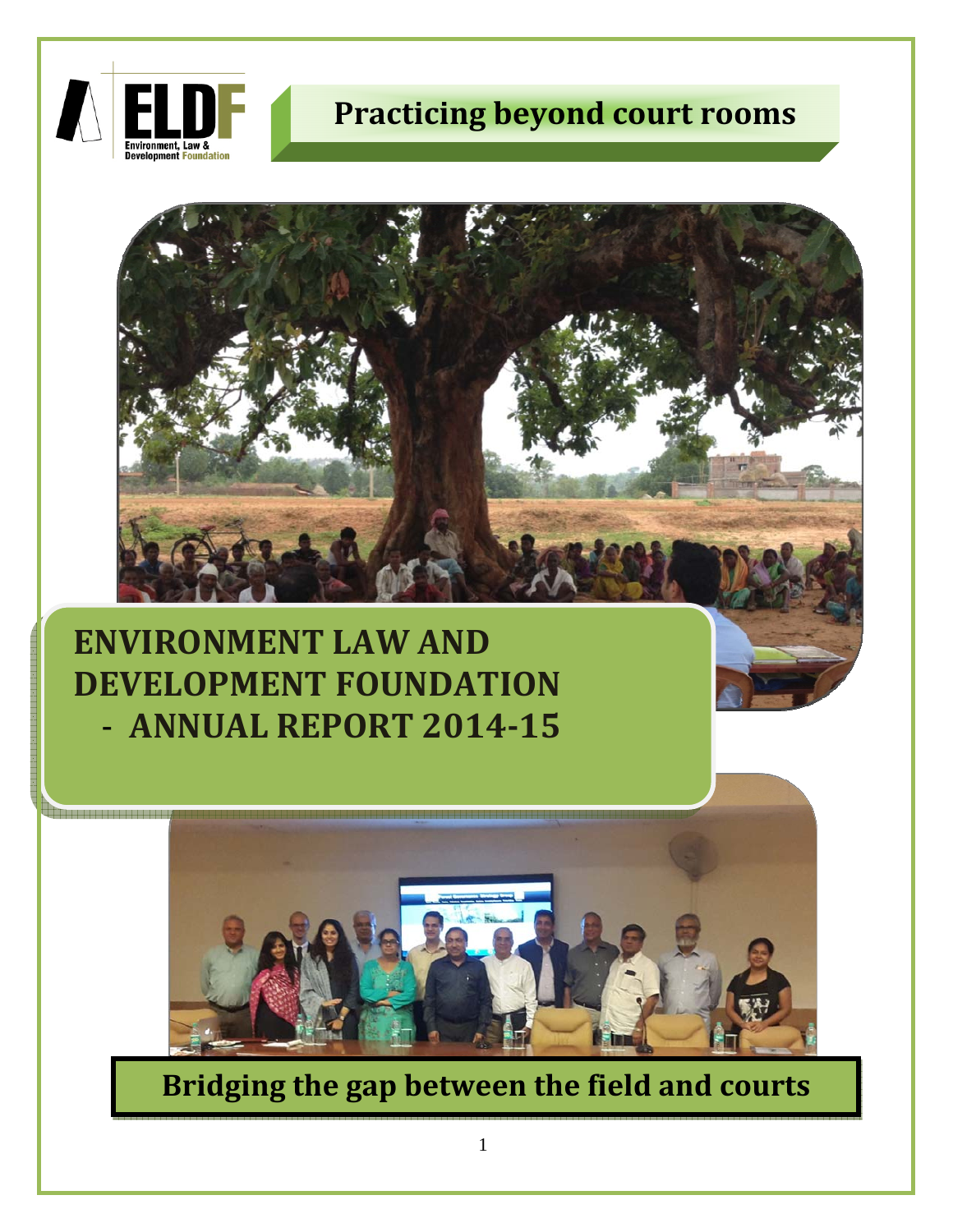# **TABLE OF CONTENTS**

| STRENGTHENING PARTICIPATORY FOREST MANAGEMENT IN INDIA (SPFMI)  14        |  |
|---------------------------------------------------------------------------|--|
|                                                                           |  |
| ENVIRONMENTAL GOVERNANCE FOR CLIMATE CHANGE ADAPTATION IN INDIAN HIMLAYAN |  |
|                                                                           |  |
|                                                                           |  |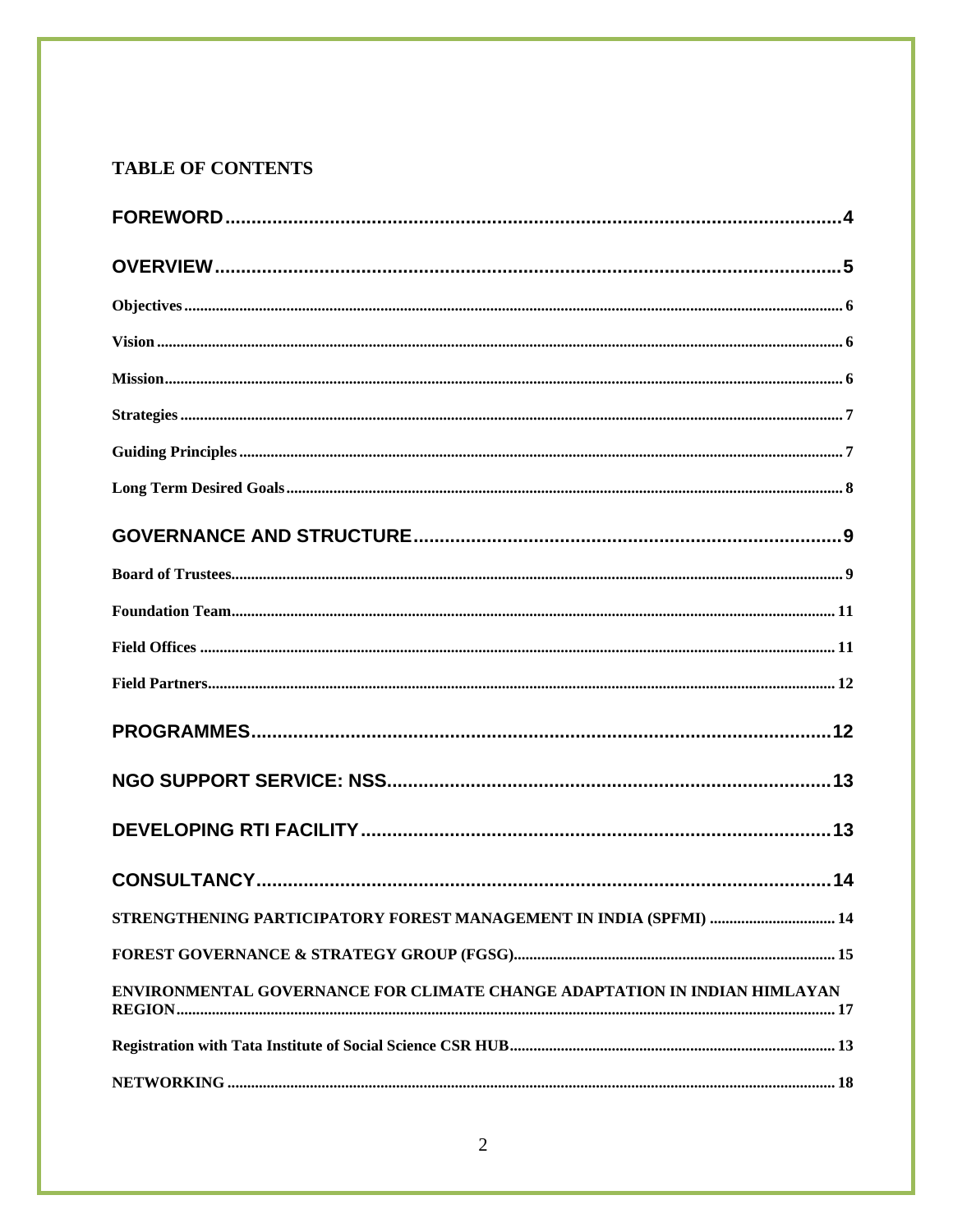| $\bullet$ | ANTHRA, Pune and ELD Foundation, Delhi - Collaboration for establishing Grazing rights of Pastoral |
|-----------|----------------------------------------------------------------------------------------------------|
| $\bullet$ | Networking with Non Timber Forest Produce Exchange Programme (NTFP EP), India  20                  |
| $\bullet$ |                                                                                                    |
| $\bullet$ |                                                                                                    |
| $\bullet$ |                                                                                                    |
|           |                                                                                                    |
|           |                                                                                                    |
|           |                                                                                                    |
|           |                                                                                                    |
|           |                                                                                                    |
|           |                                                                                                    |
|           |                                                                                                    |
|           |                                                                                                    |
|           |                                                                                                    |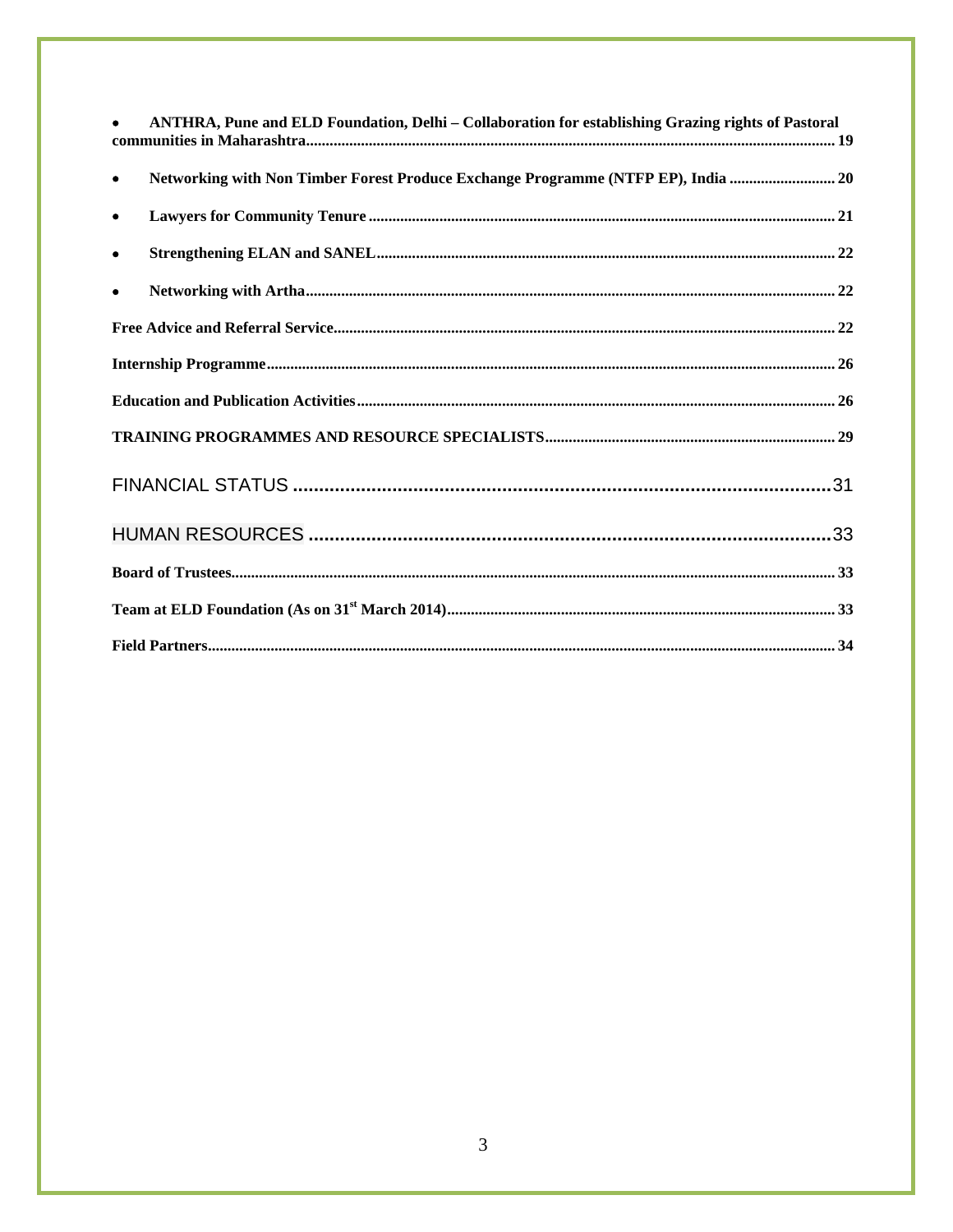#### **FOREWORD**

The Foundation continues to forge ahead although with very limited resources, its pro bono work especially on two fronts viz. the advice and referral service and the training programmes. In addition to the above pro bono services, the foundation members especially the coordinator has been supporting the USAID supported Strengthening the Participatory Forest Management in India Programme (SPFMI) through a number of initiatives. These include field perceptions, local partnership building, policy support in the area of participatory forest management. The Foundation continues to assist in hand holding the implementation of the Forest Rights Act in Jharkhand where one of the first help line centers on the Act has been started in India. A tribal women professional has been hired to not only build her own capacity but also strengthen the field based activities especially in local language.

This past year also continued with a number of research inputs on crucial litigation which was taken up by the firm especially on use of hazardous chemicals without following law, questioning the exemptions granted to buildings for environmental clearance, unsustainable dams, illegal foundries, controlling Delhi air pollution among others.

The network of ELAN and SANEL were further strengthened and some crucial steps in securing funding have been initiated. Two more alliances with the Bharat Rural Livelihood Foundation (BRLF) and Paul Hamlyn Foundation are at an advance stage for training and capacity building in the field of environmental and development law and securing habitat rights for Particularly Vulnerable Tribal Groups (PVTGs) respectively. The foundation has also supported through its pro bono activities a proposed environmental law quarterly as well as a comprehensive book on judicial journey on forests viz. the Godavarman story. Apart from the above, ELDF continues to handhold young lawyers out of previous programmes such as the Young Lawyer Fellowship Programme. It has helped them set up the Daan Welfare Society in Chhattisgarh and continues to support them. The foundation also continues to encourage young students from the legal field in its internship programmes and some of them have been converted into permanent environmental lawyers.

ELDF's research and documentation center continues to grow with follow up and analysis of the National Green Tribunal cases, Supreme Court cases on forest and wildlife and also the creation of the hand book on different processes and clearances under central laws.

Last but not the least ELDF has finally secured the FCRA clearance after a detailed scrutiny by the Ministry of Home Affairs through its IB and we hope that this year we would be encouraged to secure financial assistance from friends and organization from overseas.

*(Sanjay Upadhyay) (Honorary Managing Trustee)*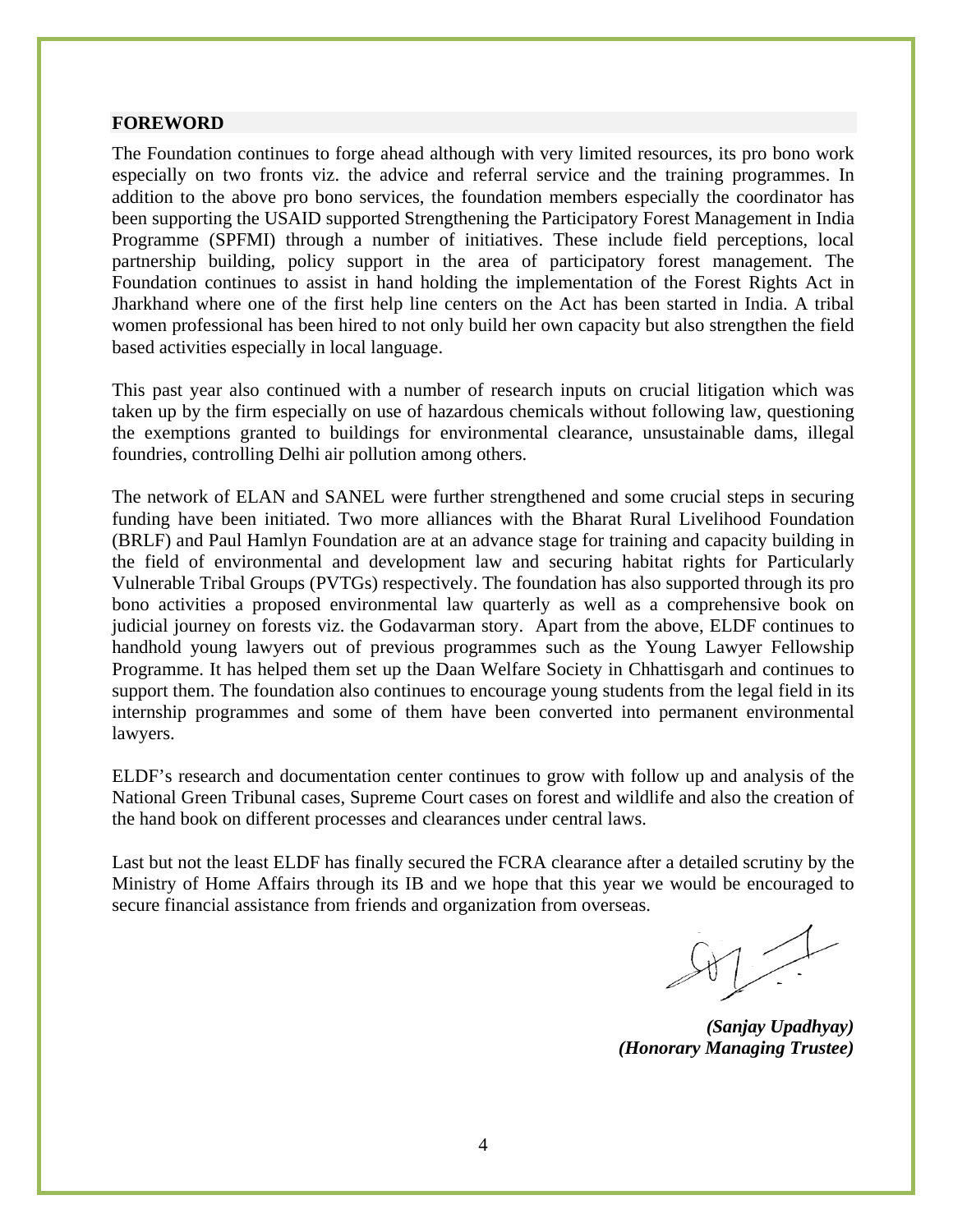#### **OVERVIEW**

The Environment Law and Development Foundation, a Charitable Trust was set up in 2004 under the aegis of the Enviro Legal Defence Firm, India's first environmental law firm, to carry out its charitable objectives. It was set up to make a change in the structure and role of environmental law organizations particularly since much of today's research does not clearly identify the enviro-legal issues it wishes to address or provide clear steps to its legal solution. Many of the cases or legal conflicts which come to law firms are last minute, badly prepared or unfocused. In order to be more proactive in research, policy work, and training whilst being more strategic in litigation, the Foundation was created. The Foundation has now become the research, education and training arm of the enviro-legal sector, whilst the law firm continues to pursue issues through litigation, either through victim-lead cases or Public Interest Litigation (PIL) and consultancy, among other things. The research could feed the litigation, whilst the litigation could feed the research-a system of praxis. Further there are several emerging challenges in the environment and development sector that need be taken up on a proactive basis by the Foundation for which there may not be ready "clients" through the law firm approach.

The Foundation provides legal aid and support, focusing on strategic interventions on the basis of its expertise in specialized areas through documentation, litigation support, legal advice and public advocacy. Over a short span, it has successfully worked in different areas providing Litigation Support Background, Field Research, Advice & Referral (A&R), NGO support service (NSS), Consultancy based research, Training and Workshops. It has various publications to its credit and also constantly updates the latest news in the field in the form of enviro-legal updates vide its site eldfindia.org. It has provided legal support to many campaigns and made several submissions especially to the Ministry of Environment and Forests (MoEF) besides several other Ministries such as Ministry of Tribal Welfare, Ministry of Panchayati Raj, etc. It has also created an infrastructure for action-oriented lawyering and research.

The Foundation has an illustrious Board with over forty years of experience in the field of environment, development and policy work amongst them. The Foundation is backstopped by the Enviro Legal Defence Firm, India's foremost and first environmental law firm on all legal aspects. It has a wide pan India network of volunteer lawyers and students. (See http://www.eldfindia.org/elan.php); Field Partners (See http://www.eldfindia.org/field\_partners.php) Alumni (http://www.eldfindia.org/alumni.php). In fact the Foundation also anchors an informal network on environmental law and policy across South Asia called SANEL (See http://www.eldfindia.org/sanel.php).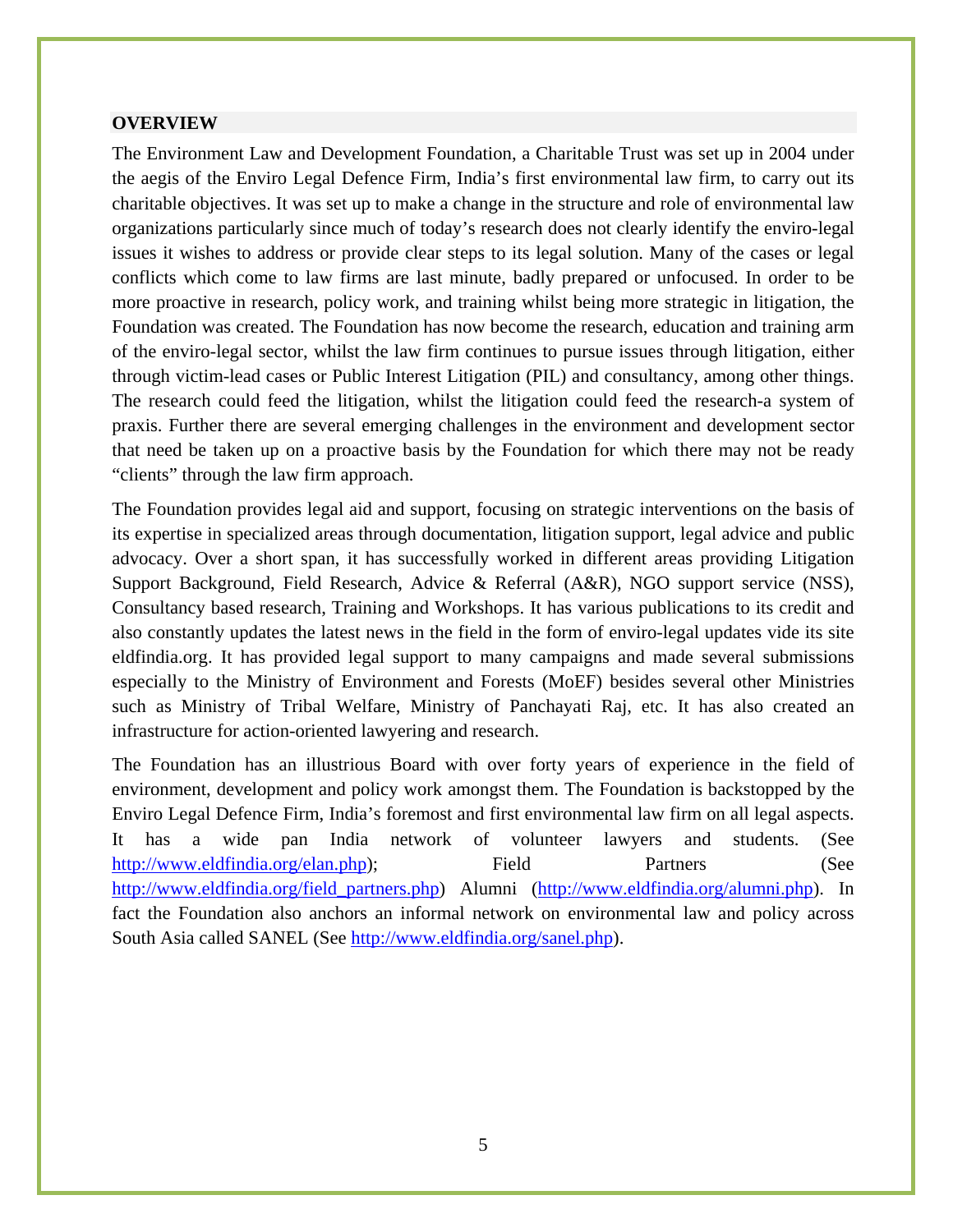#### **OBJECTIVES**

- To mainstream natural resource and development law and policy, resolve conflicts over resources and strengthen environmental jurisprudence.
- To provide legal representation and assistance to those sectors of the population that have little or no influence in decisions relating to environmental and natural resources management and lobby for their inclusion and participation in decisions affecting their well-being.
- To undertake in-depth research on the entire gamut of natural resource and development law and policy to forge new areas in jurisprudence.
- To conduct education, training and advocacy programs to build capacities of those who affect and are affected by the laws and policies on natural resource development.
- To provide analyses of International Instruments, Policies, Laws and Regulations and provide assistance in drafting them.
- To facilitate negotiation, mediation and arbitration (at National and International levels) of disputes over natural resources and development and develop skills in conflict resolution and problem solving.
- To provide a forum to encourage and enhance capacities in young lawyers to strengthen the field of Natural Resource and Development Laws through National and International internship and fellowship programmes.
- To provide various organizations (Government, Non Government, Individuals, International Agencies) with a systematic and strategic legal support and assistance in the areas of natural resource law and development.
- To support or sponsor workshops, conferences, seminars, and other meetings for providing forums where free and fair exchange of ideas on natural resource development law and policy may take place.
- To maintain a state of the art Management Information System and documentation centre and serve as a Centre of Excellence.
- To do all other lawful acts and deeds as are incidental or conducive to attainment of any of the above mentioned objectives.

#### **VISION**

Access to environmental justice for all creating an environmentally sustainable and just South Asia

## **MISSION**

ELDF aims at mainstreaming the discipline of environment and development law and bridge the gap that currently exists between the formal forums of dispute resolution and the grassroots through research, advocacy and outreach. It aims to be a centre for excellence and the hub of environment law resource for South Asia through numerous interventions including capacity building, legal aid to marginalized communities and appropriate interventions for incorporation of a framework for environmental protection within the domestic laws of the country in accordance with international jurisprudence.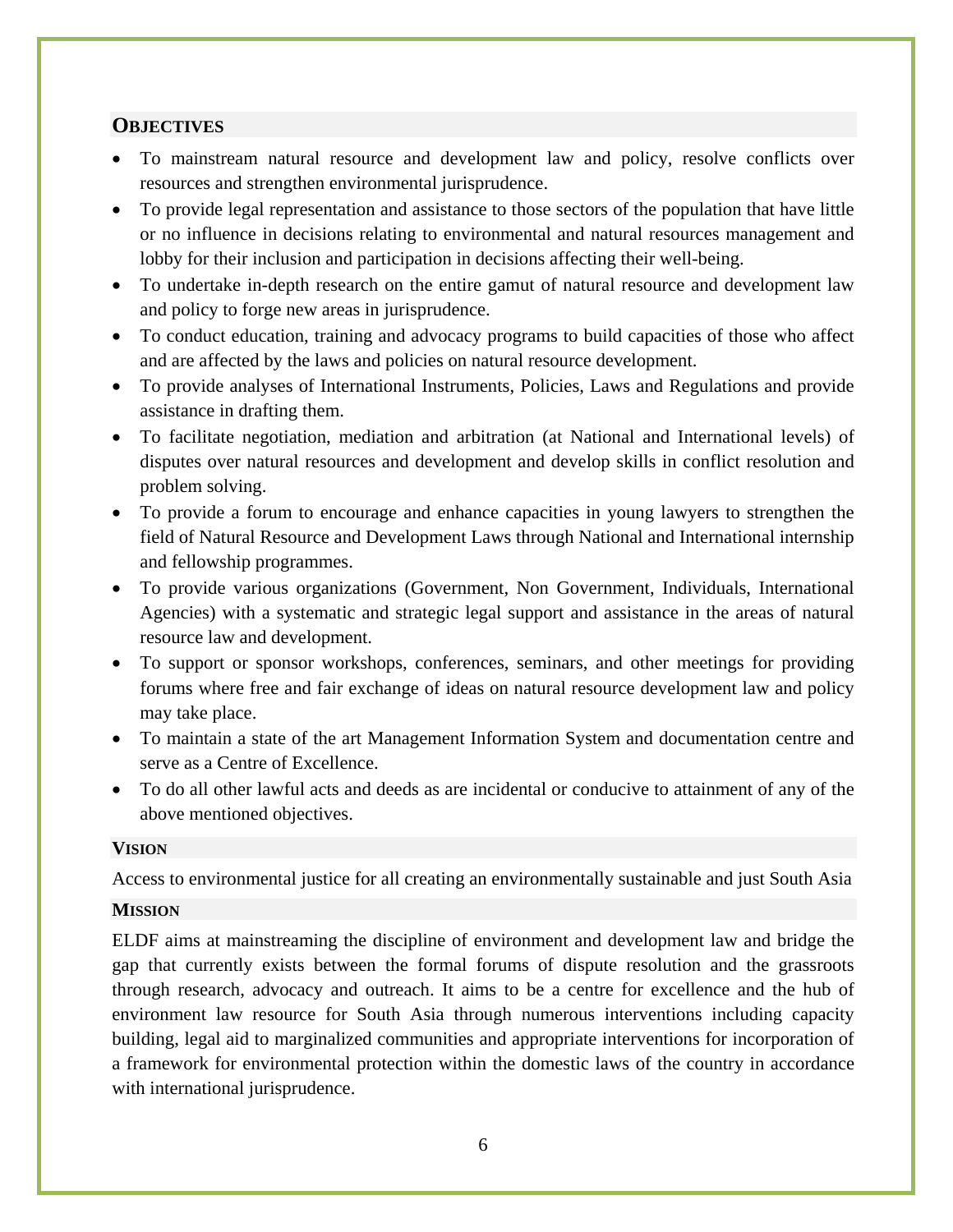#### **STRATEGIES**

The overarching strategies used to meet the Foundation's objectives include:

- Advance effective advocacy for shaping of environmental policies towards management of natural resources and upholding the rights of marginalized communities;
- Investment in the capacity of leading and emerging environmental organizations;
- Support those communities most affected by environmental degradation through advocacy, awareness building sessions and creating linkages between these communities and respective government agencies;
- Investment in organizations that work collaboratively with nonprofits, government, businesses and the public;
- Seeking projects that identify solutions and create opportunities for negatively affected communities;
- Utilization of location-based strategies and indicators;
- Support processes of community mobilizing for systemic changes in the domain of environmental jurisprudence/governance;
- Identify and amplify innovative, game-changing ideas and;
- Leveraging additional funds to further our programmatic goals.

#### **GUIDING PRINCIPLES**

The following are the over arching guiding principles for the Foundation work in all the programme areas:

## *Rule of Law:*

- Promoting rule of law and contributing to environmental and development law jurisprudence
- Helping anyone who approaches us with clean hands.

## *Social/ Institutional*

- Equity/Equality (especially of gender) in participation and decision-making.
- Sustainability of the institutional mechanism.
- Mainstreaming concerns of gender in activities/projects of Foundation as appropriate and where applicable.
- Increased involvement of grass root level stakeholders in environmental governance
- Capacity building

#### *Economic*

- Equitable distribution of resources at community level
- Enhanced incomes at household/ individual level
- Promoting sustainable use

#### *Environmental/ Ecological*

- Sustainable use of resources
- Conservation and regeneration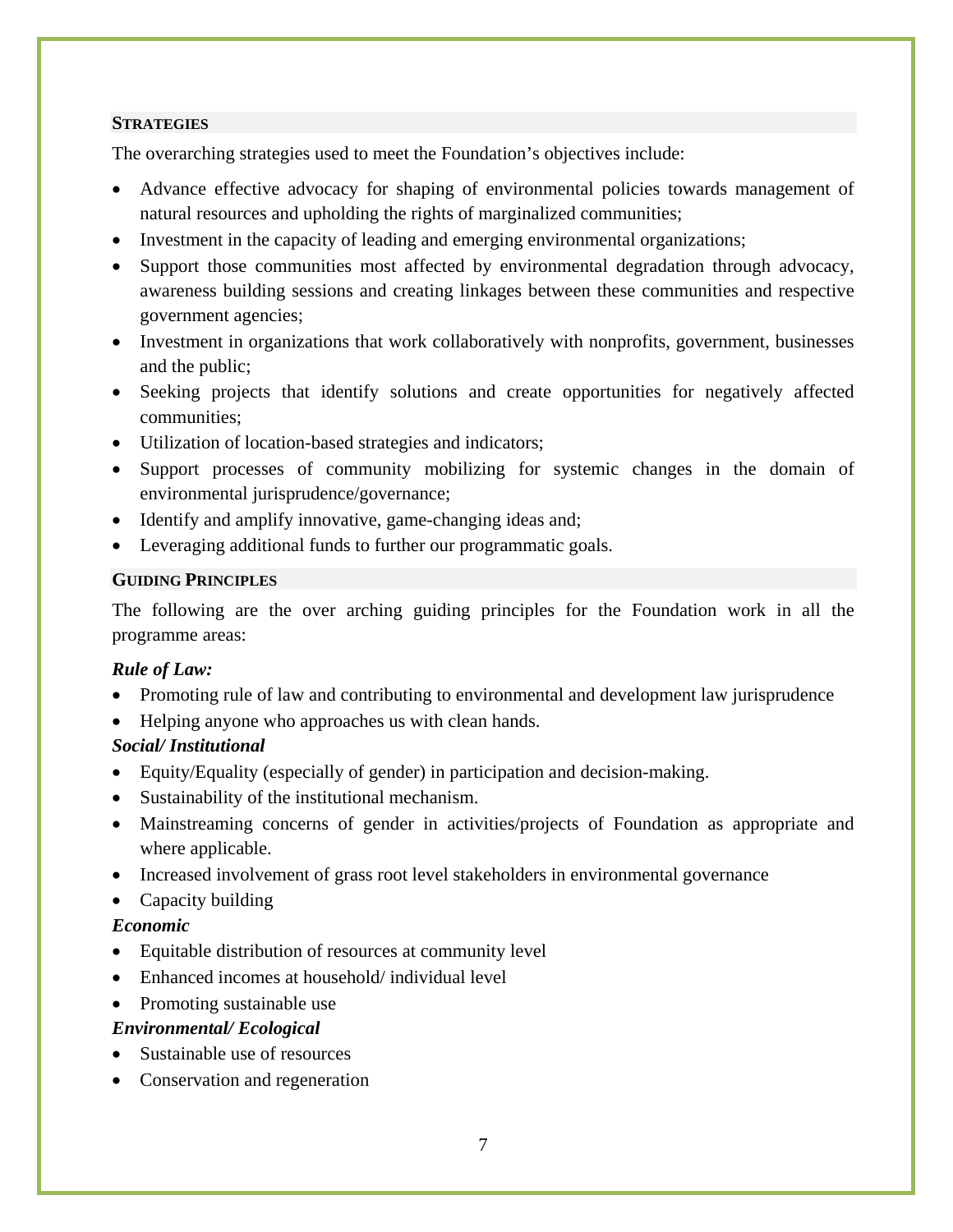#### **LONG TERM DESIRED GOALS**

The long term desired goals involve the following:

- To make Environment Law and Development Foundation as the regional center for excellence in the field of environment and development law.
- To bring out a world class Environmental Law and Development Journal (ELD) on environmental law and related development issues in South Asia. The aim of the Journal is to encourage new and innovative writing on the subject. Environmental journals have, in the past, failed for lack of resources or contributions.
- To setup a Fund for Targeted Research in order to support our own research priorities through our experiences as a Foundation and a law firm. The research projects would be chosen by an advisory group of experts chosen from inside and outside the Foundation. The Foundation's Board of Trustees and external funders would ensure that the fund is properly utilized. Some concepts for projects arising out of our recent experiences (for which we are yet to attract funding) are as follows:
	- ¾ *Promoting and strengthening the Environmental Law Associate Network (ELAN) in India.*
	- ¾ *Promoting and strengthening the South Asian Network on Environmental Law and Policy (SANEL) and leading to the setting up of the South Asian Center for Environmental Law and Policy (SACEL)*
	- ¾ *Anchoring the Advise and Referral service and increasing its outreach.*
	- ¾ *Creating village-registers of resource management practices and its compliance with national laws and norms.*
	- ¾ *A "best practice guide" to investing in and setting up a decentralized off-grid renewable energy generating system in India.*
	- ¾ *A review of environmental cases in India at tribunal, High Court and Supreme Court level identifying areas of legislation which may need changing and highlighting areas in which there are gaps. The study could also incorporate data from the advice and referral service, once it is set up.*
	- ¾ *Funding certain activities currently carried out pro bono by the firm such as its representation on the drafting committee of the Forest Rights Act as well as Rules, the Wildlife Protection Act, Reviewing Sikkim's Environmental and Social Policies amongst others.*
- To setup a Litigation Fund for use by the most impecunious and vulnerable clients. It is selfevident that those who can least afford to obtain legal relief through the courts suffer some of the worst effects of environmental problems. We have seen cases to protect wildlife habitats and tribal ways of life come to nothing because of the high costs facing claimants. Whilst the fund would have to be strictly managed, we feel that it could assist us in bringing cases that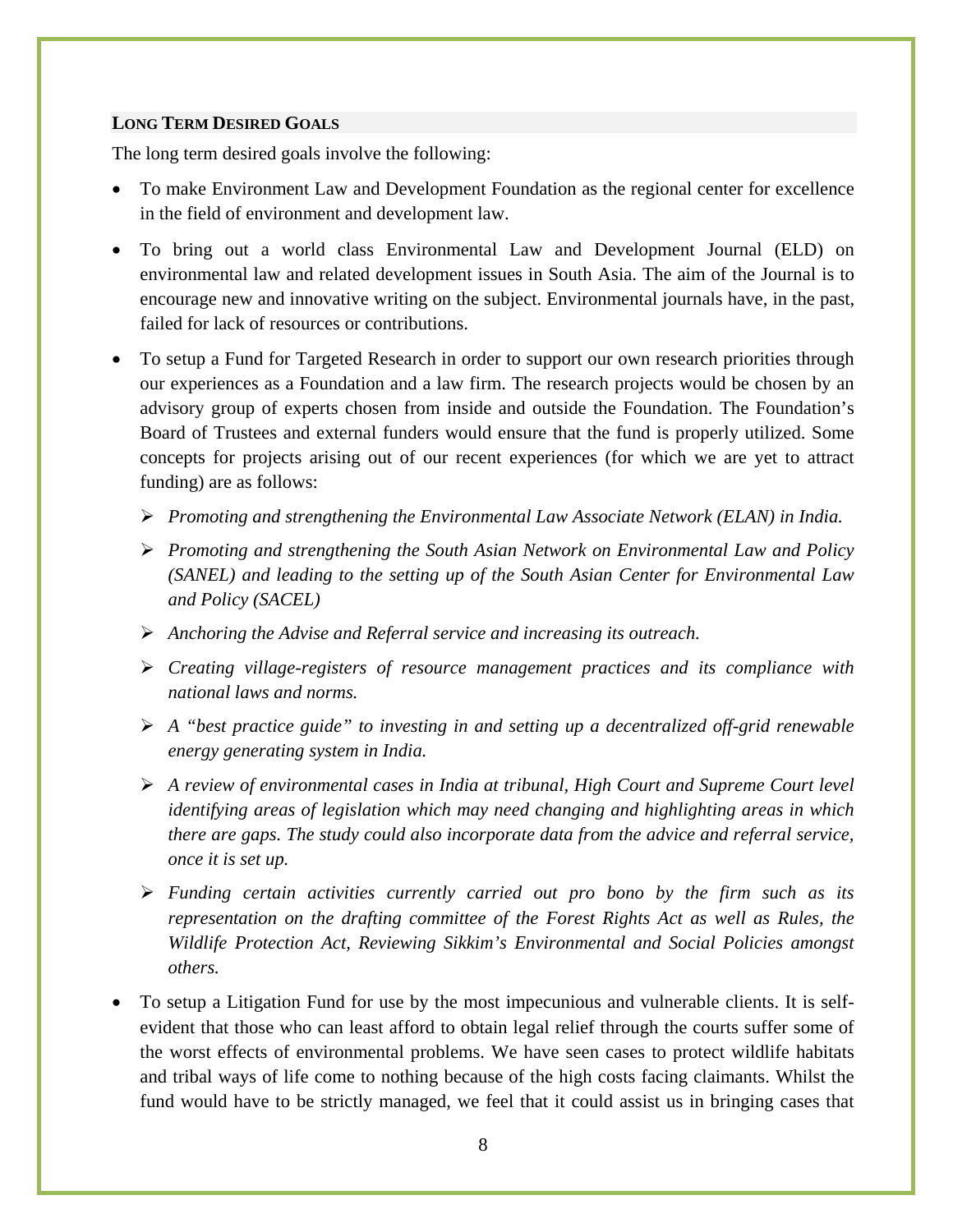could otherwise never come up and more importantly contribute to the environmental law jurisprudence of this country in particular and the region in general.

- To setup a Training and Education Fund in order to support our out-station legal training, which is given for free or on an expenses basis only. As a Foundation, one of our principles is to ensure that training is provided whenever and wherever possible. Clearly there is a cost in terms of travel and time away from money-generating work. The fund could be used for such work, but also allow us to give training on an all-India basis on issues which we think are of national importance. Our experience tells us that one of the major problems in India is that many of those tasked with implementing environmental laws are simply ignorant of their content or meaning. The aim of this fund would be to ensure that the progressive laws are properly understood, disseminated and enforced.
- To setup a Fund for Internships and Volunteers who conduct research, administrative work and organize events. In our Foundation, we have wanted to provide a national focus to our work, not only through our core activities, but also by providing internship opportunities to new advocates, law students and other activists from around India. Hence, we conduct two kinds of Internship Programs: one for national students from law schools across the Country and the other which is an International Internship Program. We have trained over fifty lawyers from within and outside the country so far. The Internship Programmes continue to be an important component of the firm's work in the future and hopefully through the Foundation. The aim of these programmes is to inspire law students to work in the environment law sector, thereby widening and deepening the network of environmental protection. The internships are generally six to twelve weeks long as we feel that this is just sufficient time for someone to begin to understand our work and gain an interest. However, we are at present unable to pay anything towards the substantial expenses incurred for someone outside Delhi to reside here during that period. Clearly for many, this financial burden precludes them from undertaking an internship at the Foundation. We want each intern to have a stipend and each volunteer's expenses to be paid, so that they can freely immerse themselves in the Foundation's work without worrying about the financial implications.

#### **GOVERNANCE AND STRUCTURE**

Environment Law and Development Foundation is a Charitable Trust registered under the Indian Trust Act, 1882. The Foundation is also registered in 2004 under 12A of the Income Tax Act, 1961. The Foundation is governed by a Board of Trustees which is led and represented by the Honorary Managing Trustee.

#### **BOARD OF TRUSTEES**

The Board of Trustees consists of three members. The Board meets atleast once every year. It is responsible for setting the strategic direction of the organization as also for taking decisions on policies and system related matters. In 2012-2013, Foundation's Board of Trustees met on  $4<sup>th</sup>$  April  $2012$  and  $10^{th}$  November 2012.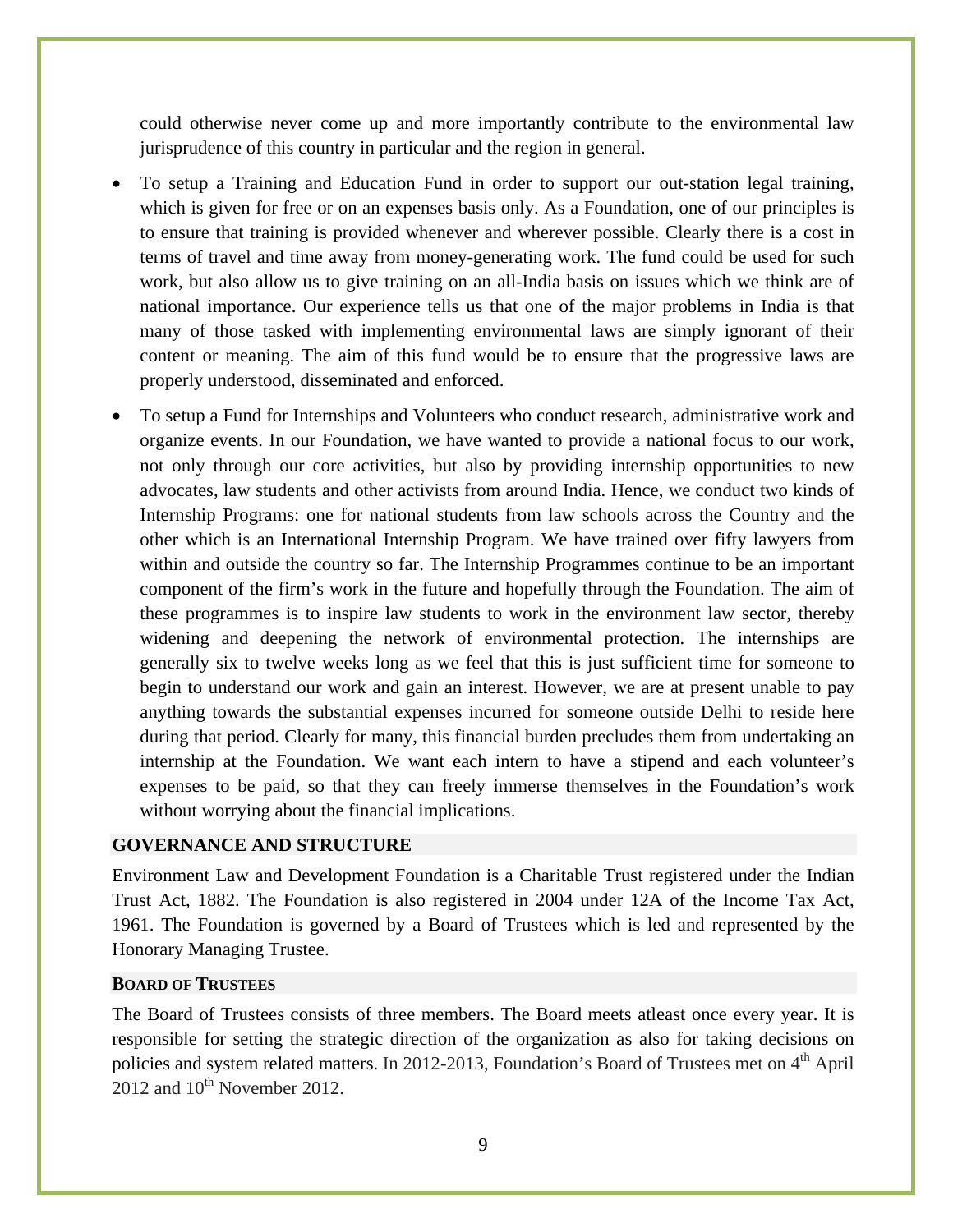

**Sanjay Upadhyay**, Honorary Managing Trustee and Founder and Managing Partner of the India's first environmental law firm, has been practicing environmental law since 1993. An India Visiting Fellow at the Boalt Hall School of Law, University of California, Berkeley (Fall 1996) and a legal intern to the Earth Justice Legal Defense Fund, San Francisco, he started his professional career at the World Wide Fund for Nature – India at the Centre for Environmental Law. Sanjay has served as an environmental and development law expert to most well known International, Multilateral, National and State Institutions. He advises and holds key policy positions in National as well as State governments within India. The recent appointments include being appointed as the Supreme

Court Advocate Commissioner for Andaman and Nicobar Islands, drafting Committee Member for two key legislations of Government of India; the Wildlife Protection Act and the much talked about Forest Rights Act as well the Rules. Most recently Sanjay has been commissioned to draft the Renewable Energy Law for India. Sanjay has also been a Member, with a rank of Minister of State for the Commission on Environment and Social Policies and Programs appointed by the Government of Sikkim. He is currently the member of the State Environment Impact Assessment Authority for the State of Arunachal Pradesh in North East India. Sanjay has also been instrumental in drafting the first Forest Sector Policy of the hill State of Himachal Pradesh.

His areas of expertise are environment and development law and more specifically legal and policy dimensions of natural resource management, energy especially renewable energy, climate policy, environment impact assessment, integrated water resource management, decentralisation and tribal self rule, biodiversity, forestry, joint forest management, eco development, wildlife conservation, national parks and sanctuaries, marine and coastal ecosystems and environmentally sustainable residential/commercial housing in urban areas and financial sustainability of tiger reserves, among others.

He is a visiting resource person to most premier environmental institutions and law schools in India such as the National Law Universities of Hyderabad, Bangalore, Delhi, Kolkata; Indian Institute of Forest Management, Wildlife Institute of India, the National Forest Academy, National Judicial Academy, among others.

Sanjay has authored fourteen books and the best known is a three Volume Hand Book on Environmental Law covering forest, wildlife laws, water, air laws, environment protection, land and energy laws published by Butterworths-India the Lexis Nexis Group. He is also a member of the IUCN Commission on Environmental Law. Sanjay was awarded the Global Fellowship at the Nicholas School of Environment at the Duke University, U.S.A and also the Oak Foundation, U.S.A Global Fellowship to understand Ocean Laws in India.

*Sanjay is also a Ghazal singer.*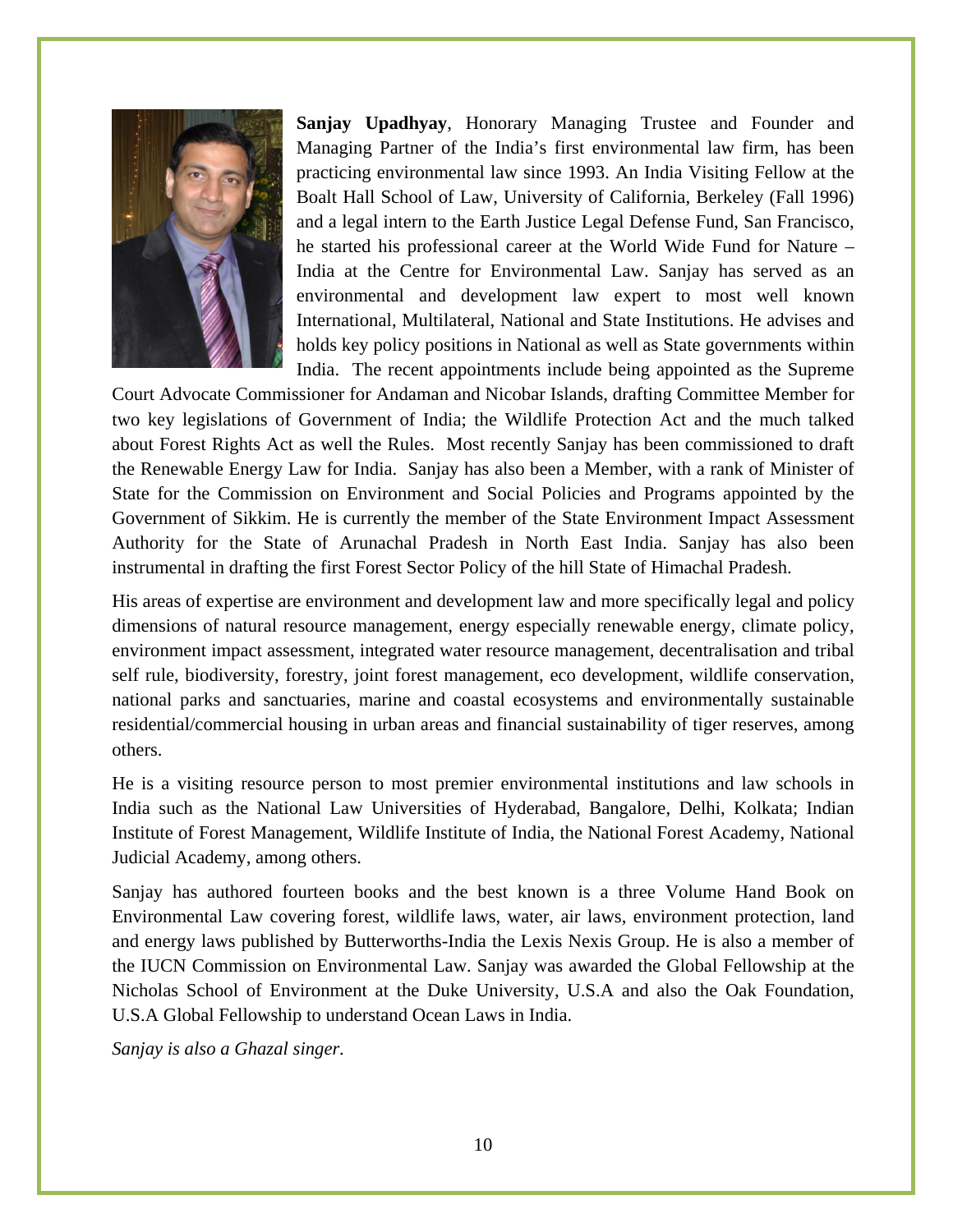

**Professor Bhaskar Vira,** Foundation Trustee's research interests span the fields of political economy, development studies and environmental studies, with a regional focus on South Asia. He is particularly interested in natural resource use and management (especially forests) at a variety of scales, and state-society interactions over institutions and institutional change, and has published extensively in these areas. Over his time at Cambridge, he has co-ordinated research grants in excess of £350,000 from a number of external funding sources, including the Wellcome Trust, Nuffield Foundation and the Department for International

Development (DFID). He was a coordinating lead author for the Millennium Ecosystem Assessment, and is one of two international advisors to a major DFID-funded research initiative undertaken by the International Institute for Environment and Development exploring markets for watershed protection services. He is presently appointed as University Senior Lecturer, Department of Geography in University of Cambridge and is a Fellow at Director of Studies and Graduate Tutor, Fitzwilliam College.



**Dr. C.M. Tiwary, Foundation Trustee** is a well known pathologist known for his numerous medico-socio contributions in eastern Uttar Pradesh. He also brings in the lay persons perspective and guides us to the real field based needs in the enviro-legal sector.

#### **FOUNDATION TEAM**

The ELD Foundation team is coordinated by Mr. Krishna Srinivasan and supported by Ms. Naysa Ahuja and both are responsible for the day to day functioning of the Foundation. This team is ably helped by Ms. Shyama Kuriakose and Ms. Eisha Krishn. They also received support from the other staff members as well as from the Enviro Legal Defence Firm as is where is basis and under the overall guidance of the Trustees led by the Honorary Managing Trustee Shri Sanjay Upadhyay. To ensure effective implementation of the projects a team of programme, finance and administrative personnel work together. The Foundation team works closely with the Law Firm team and takes up joint projects and consultancies.

#### **FIELD OFFICES**

The Environment Law and Development Foundation sets up field offices in places where it is involved in direct project implementation. Currently there are field offices in Cochin (Kerala), Sarguja (Chhattisgarh), Ranchi (Jharkhand), and Guwahati (Assam). ELDF is also supported by informal networks of lawyers in Ranchi in Jharkhand and Bhopal in Central India. All these regional offices are coordinated by the Pune office.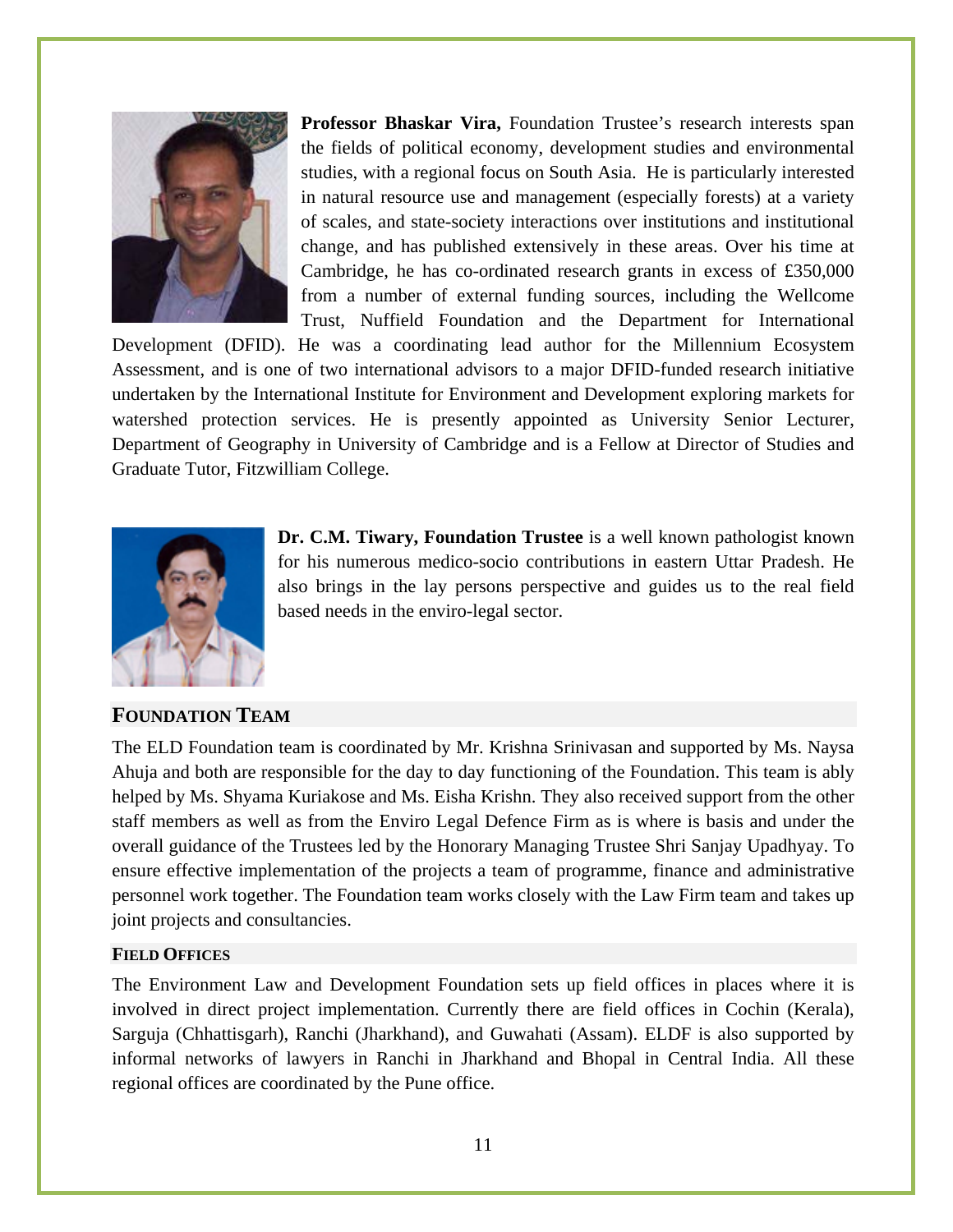The Foundation works closely with the Enviro Legal Defence Firm. In February 2015 a joint twodays annual meeting of both the teams was organized in New Delhi. This annual team meeting resulted in redesigning the tasks for all the three teams *viz*. Consultancy, Litigation and Foundation. Key strategic and programmatic decisions were taken. Along with the Law Firm, the Foundation is involved in 13 different sectors within the Environment domain. The Redistribution of existing sectoral teams was taken up as an exercise and the tasks within each sector were put down. In order to provide each of the team members an opportunity to work with different individuals cross cutting sectoral teams have been put in place. Along with this each team member has also been allocated the responsibility of tracking the enviro-legal issues in States of the Country.

In order to streamline the work of the Foundation, an annual plan has been prepared and discussed with the Managing Trustee. Broadly, the task is to revisit the earlier assignments and projects successfully completed and the different products that have been generated as part of that and to revise and update the same. Judicial publications on forests and protected areas will be updated with the new orders and judgments since the last publication. As part of this process reconnecting with the earlier clients and donor agencies has been initiated.

## **FIELD PARTNERS**

ELD Foundation works in partnership with grass root NGOs or community based organizations depending on the nature and location of the project. It has been conceived on the concept of caring and sharing of each others' efforts and knowledge in the field of Natural resources law so that as per the requirement or the nature of the problem, the network can be mobilized and scaled up to deal with conflicts in a particular region. List of NGOs, community organizations and professional networks with which the Foundation partnered with in the year 2012-2013 are as follows:

- Anthra, Pune, Maharashtra
- AERF, Pune, Maharashtra
- Gram Swaraj, Mayurbhanj, Odisha
- Tiger Initiative Group for Earth Revival, New Delhi
- Vindhya Environment & Livelihood Trust, M.P
- Path Pradarshak, Chhattisgarh
- Sewa Bhaskar Samaj Kalyan Sansthan, Chhattisgarh
- Institute of Community Forest Governance, Jharkhand
- Educational & Research Society, Chhattisgarh

#### **PROGRAMMES**

Keeping the vision of ELDF in frontline- to work for the marginalized sections (women, tribals, dalits, and other resource-deprived and poor communities) among forest dwelling and dependent peoples, so as they can manage and utilize forest and other resources sustainably; with due regard to conservation of biodiversity and attaining livelihood security through skill diversification; ELDF has taken up programs under following major themes.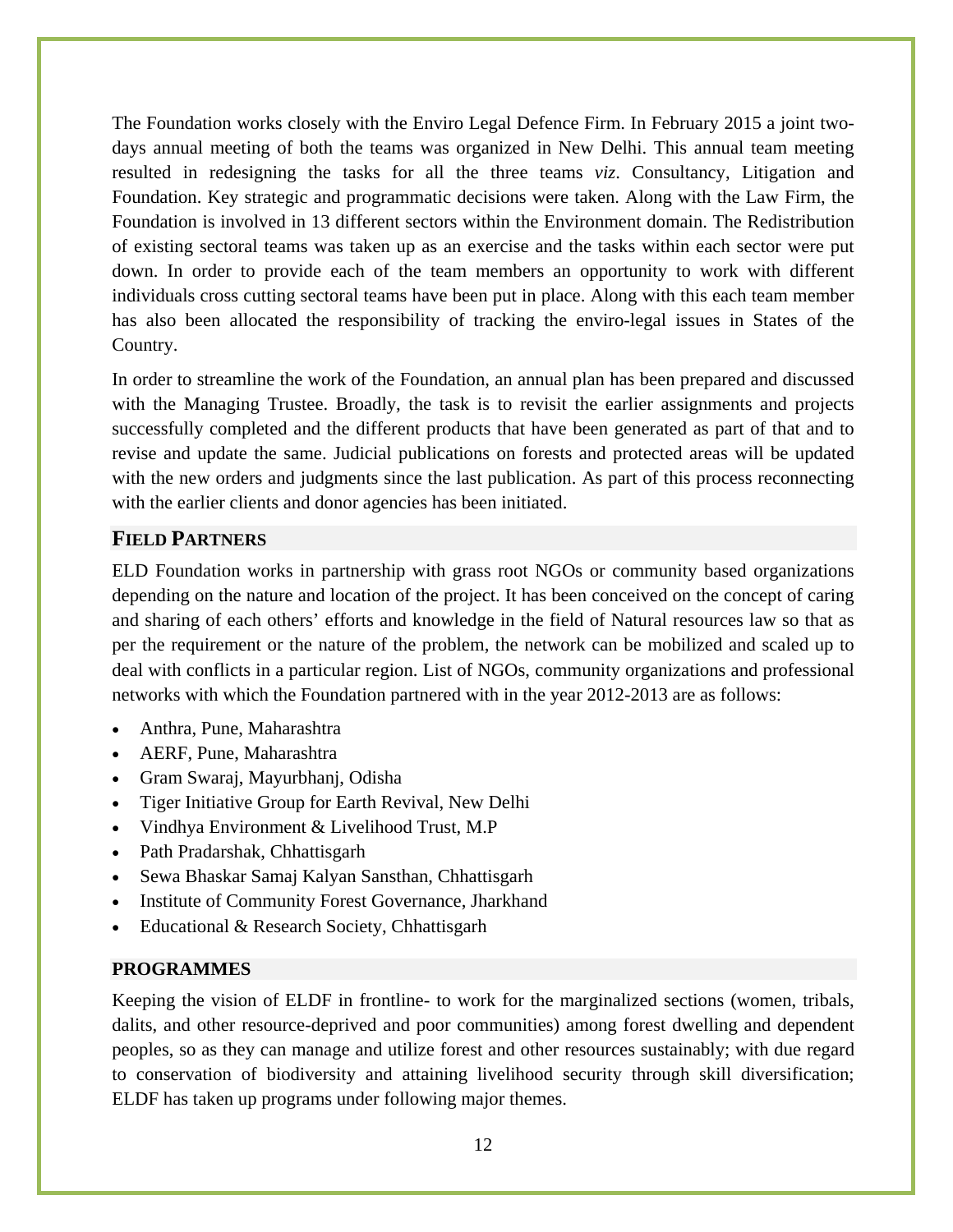#### **NGO SUPPORT SERVICE: NSS**

NSS caters to all organizations ranging from grassroot level NGOs, CSOs, and not-for-profit entities regarding their organizations needs, to develop their human and intellectual resource capacities. It is common knowledge that despite sincerity and commitment and a deep-rooted engagement, many organizations especially at the field level are precluded from accessing resources and benefits from donors and supporters due to lack of capacity in written or presentation or other organizational aspects. There are immediate, or short term or medium or long term requirements in terms of developing policies, formats, reports, processes, personality development, oral and written skills, operations manual, drafting contracts, deeds and agreements, guides which are intended to direct, inform, and instruct them in performance of their jobs, and enable them to work effectively with agencies, contractors and the public at large. It is here that NSS is located as a hub for organizational development and handholding organizations in need and providing value to such organizations. NSS is an independent team and an arm of the ELD Foundation where there is a core team under the overall leadership of Mr. Sanjay Upadhyay, the Honorary Managing Trustee.

#### **DEVELOPING RTI FACILITY**

A Right to Information (RTI) facility has been established in ELDF New Delhi office with updated database of queries available for public use. Various RTIs were filed on behalf of ELD Foundation to support research and litigation. Some important RTIs filed are as follows:

RTIs pertaining to:

- 1. No. of EIAs done under Section 36(4) of the Biodiversity Act, 2002
- 2. Difference between Ecologically Sensitive Area and Buffer Zone
- 3. What is the Role of MoTA in the declaration of a Scheduled Area?
- 4. Project Specific RTIs pertaining to clearances granted to dams and other infrastructural activities.
- 5. RTIs pertaining to the illegal translocation of Tiger T-24 from Ranthambhore to a zoological facility
- 6. RTIs pertaining to the status of the leased land in the forest areas of Assam.
- 7. RTIs pertaining to the areas notified as reserve forests in the state of Haryana for the purpose of ascertaining the status of the mining activities being carried out in these areas.
- 8. RTIs pertaining to the areas leased out for mining in various states across India.

#### **REGISTRATION WITH TATA INSTITUTE OF SOCIAL SCIENCE CSR HUB**

The Tata Institute of Social Science has been designated by the Department of Public Enterprises, Ministry of Heavy Industries, Government of India as the Hub for facilitating Central Public Sector Enterprises (PSE) to define/ deliver welfare and development to Indian people for Inclusive Growth. The TISS CSR Hub will provide high quality independent service to PSE's. The core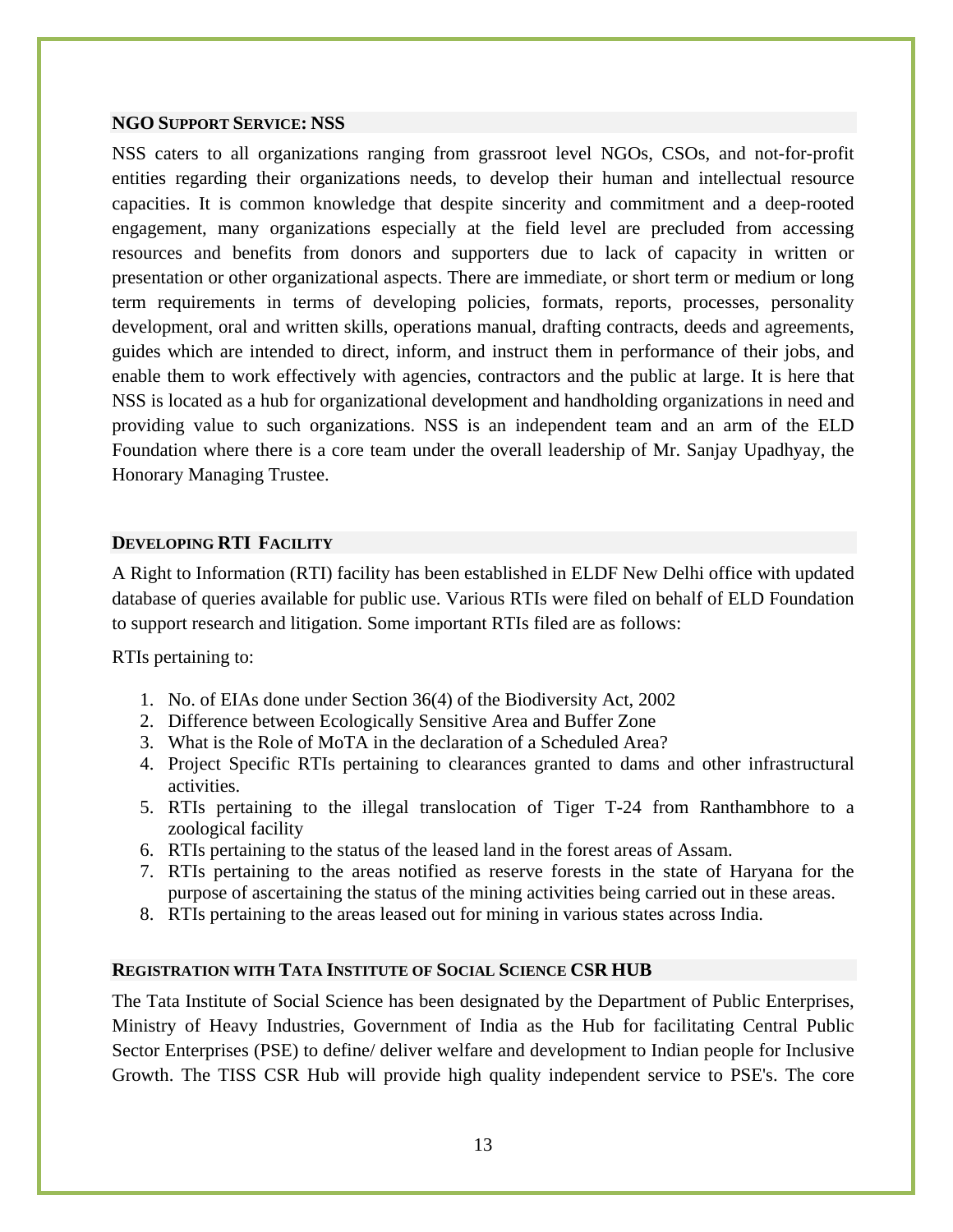objective of the CSR Hub is to enable PSE's to define, design and implement holistic CSR initiatives that are integral to its organizations' vision, mission, values and goals.

The Foundation keeping this vision and role of TISS CSR Hub in mind decided to apply for empanelment with the Hub for fulfilling following objectives

- a. Conduct itself in a transparent manner and participate and contribute in the development process unfolding in a country such as India that envisages inclusive growth and sustainable utilization of its resources
- b. Bring in its core competence and experience in environment and development law to ensure that CSR investments are in accordance with rule of law and furthering the cause of environment with sustainable development;
- c. Create a more environmentally sensitive legal fraternity who can further help the public and private sector enterprises in functioning in an environmentally compliant mode and ensuring that complying with environmental norms makes good business sense;
- d. Diversify its funding sources, become less dependent on external aid and rely more on home grown institutions and their support.

The empanelment form has been prepared and is in final stages of finalization for submission .

## **CONSULTANCY**

Keeping the vision of ELDF in frontline- to work for the marginalized sections (women, tribals, dalits and other resource poor) among forest dwelling and dependent peoples, so as they can manage and utilize forest and other resources sustainably; with due regard to conservation of biodiversity and attaining livelihood security through skill diversification; ELDF has taken up programs under following major themes.

#### **STRENGTHENING PARTICIPATORY FOREST MANAGEMENT IN INDIA (SPFMI)**

The Foundation has recently been awarded a USAID-funded project on the 'Strengthening Participatory Forest Management Institutions from Law Policy Perspective and Innovative Pro Poor Climate Strategies in India' (SPFMI) in technical collaboration with the Enviro Legal Defence Firm. It is a two-year desk-based and field-based study to engage with all relevant stakeholders of the country to identify gaps and opportunities and revise the PFM framework of the country to the advantage of all especially forest-dependent communities.

The shift from the post independence forest policy which focused on production forestry in 1952 to a people centered forest policy in 1988 was perhaps recognition of the global trend of forestry management where eliciting public participation was not merely a luxury but a necessity. The Government of India issued its first circular on participatory forest management in 1990 with a lot of pomp and show but the last decade or so has not witnessed any significant impact of participatory forestry on the forest governance of India.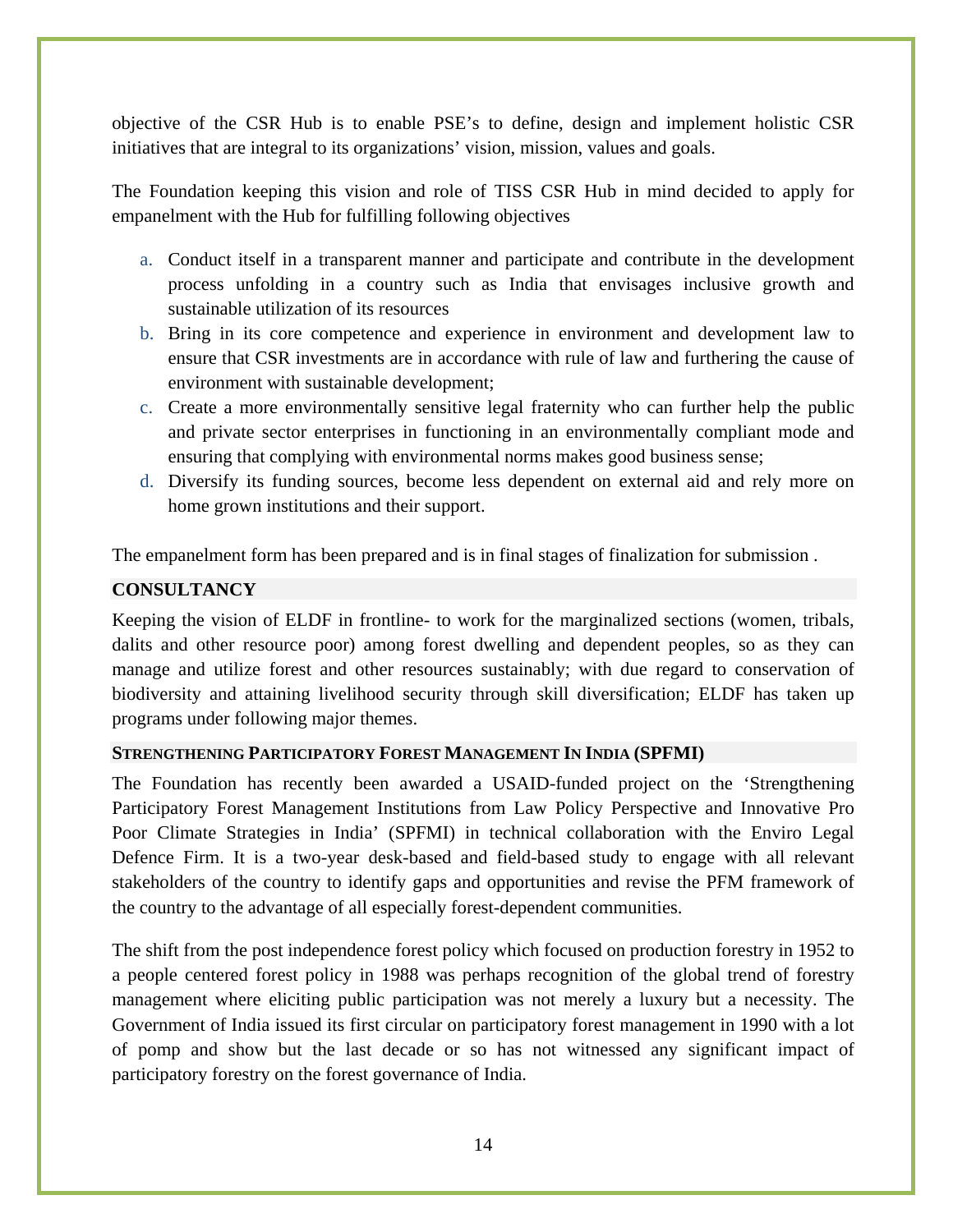One of the key reasons attributed to this downward spiral is a lack of a strong institutional underpinning of participatory forest management in India. Other reasons which have often been cited include the lack of integration of the PFM into mainstream governance and lack of emphasis on the regional tenurial regimes, the geographical realities or the role played by the traditional and cultural contexts in forest governance.

We believe that one of the first essential steps that need to be taken for strengthening participatory forest governance in India is strengthening the governance framework itself. This project is an attempt to assess and suggest policy measures to strengthen the governance framework through:

- a) Assessment of implementation of the participatory forest management programs across India
- b) Identification of the legal and policy loopholes that are affecting the PFM programs nationally and at the regional levels
- c) Assess pro poor climate strategies such as REDD+ that have an impact and improve participation of local communities in forest management.
- d) Exploration of private sector integration into Participatory Forest Management processes
- e) Based on such analysis, suggest a framework which strengthens the existing system and which may be efficacious at the grass roots and is understood locally rather than imposed from the centre.

The proposed project is currently being implemented in 8 Indian states of Maharashtra, Chhattisgarh, Madhya Pradesh, Jharkhand, Odisha, Kerala, Himachal Pradesh, and Assam in the following manner:

- a) Secondary Study of Forest Governance Laws and Policy at the National and State Level to analyze the legal and policy shortcomings that are hindering the effective implementation of participatory forest governance programs
- b) Field Study to verify identified issues at the village and district level through discussions, workshops and consultations in the study states with all the stakeholders
- c) Development of legal and policy tools that can help strengthen the forest governance and Road Map for effective implementation of PFM in India.

The program has completed two phases so far including desk-based study and organizing inception workshops with each of the study state to seek inputs from the stakeholders. The third phase includes 15 field visits in each of the eight study states. The Foundation is taking a lead on the field work and helped the firm to develop survey forms using its local contacts to facilitate the visits to the communities where PFM has or has not worked.

#### **FOREST GOVERNANCE & STRATEGY GROUP (FGSG)**

The Forest Governance Strategy Group (FGSG) is an attempt to take forward the Forest Governance Learning Group (FGLG), an initiative supported by International Institute for Environment and Development (IIED), U.K. During the course of FGLG discussions, the members realized and agreed that forest administration in India is currently stuck in a vicious circle where it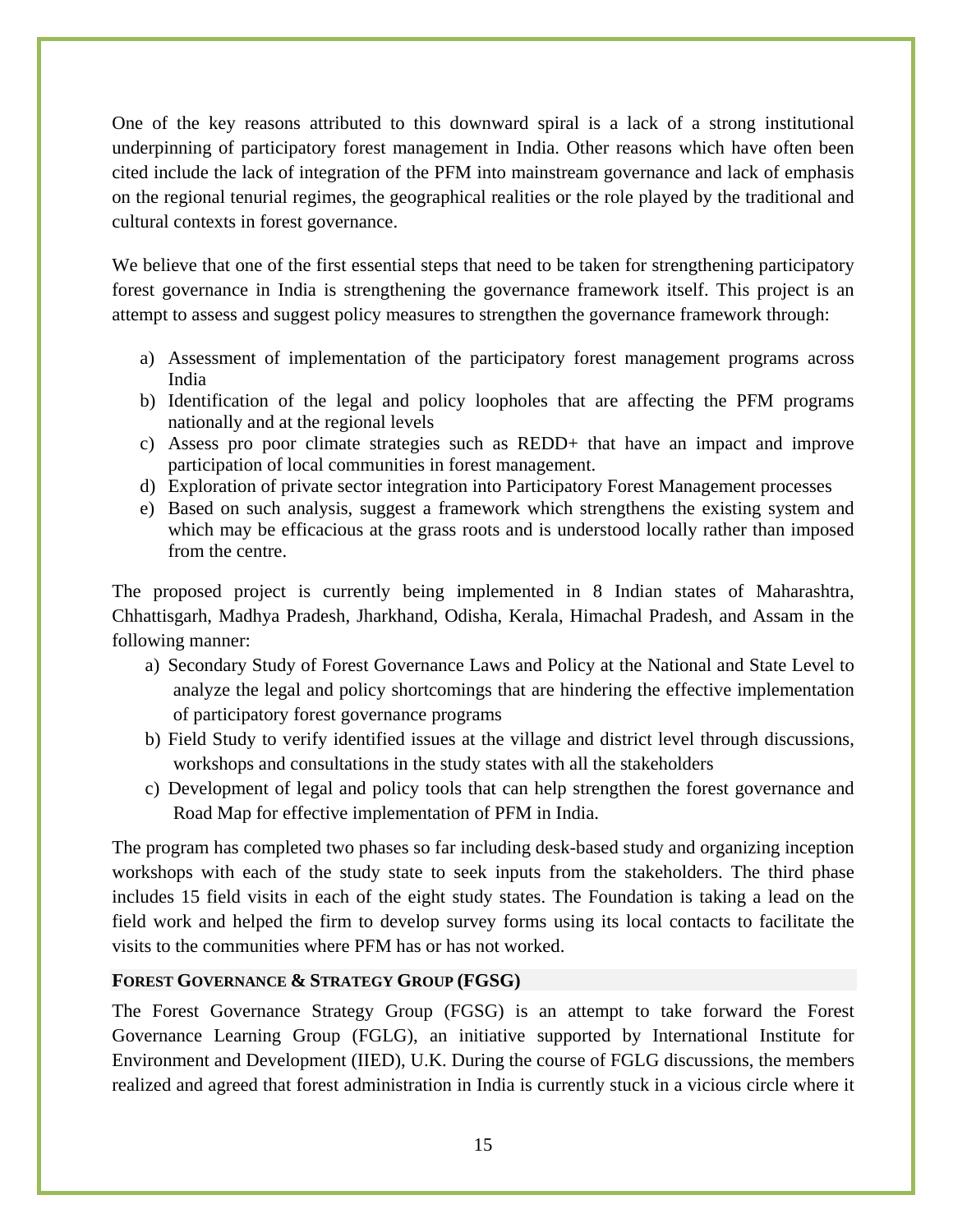is the lowest priority in the political spectrum. The members stressed on the need for taking forth the focussed group discussion forum to pioneer legal and administrative solutions to change the status quo in forestry in India. Accordingly, following the successful completion of FGLG in March 2013, IIED decided to build on the lessons learnt from FGLG with a newly formulated national level peer group, team to be known as "Forest Governance Strategy Group" on sustainable forestry in India and South Asia.

The FGSG's primary objectives would be to:

- Constitute a 'think-tank' to strengthen forest governance in India and South Asia;
- Build an all encompassing platform of forestry experts for an ongoing dialogue on the challenges, knowledge exchange, potential solutions, and dissemination of information with the stakeholders;
- Bridge the huge communication gap between the executive and the legislature and amongst the executive also, as far as forest governance is concerned.

The group has met on two occasions in March and June 2015 and finalized the thematic focus, structure, targets, and policy actions of the group for the year ahead. A road map and statement of intent of FGSG will be developed and finalized in the upcoming meetings. The Foundation and the Firm will hold the conveneorship of the group for a year and plans to conduct periodic meetings every two months and engage with the relevant ministries and government agencies to influence their policy decision with meaningful policy briefs and suggestions.

The proposed key working themes that are decided by the group are:

- Forest & People: Participatory Forest Management, Livelihoods & Forest Settlements
- Law, Policy, Regulatory & Institutions on Forests (including International laws)
- Climate, REDD+ & PES
- Markets & Private Sector: Agro-forestry and Forest-based Enterprises

FGLG India group as well as the proposed national peer group on forest governance under the SPFMI would result in strengthening the proposed Forest Governance Strategy Group in India. In the process, Foundation hopes to widen the group membership with more experts in the forest related sector as well as generate financial support both from within the group and from external donors.

Some of the upcoming research topics of the group include CAMPA Bill, National Forest Policy, Bamboo Mission, new forest definition, among others. To learn more about the initiative, visit FGSG India website: http://fgsgindia.org/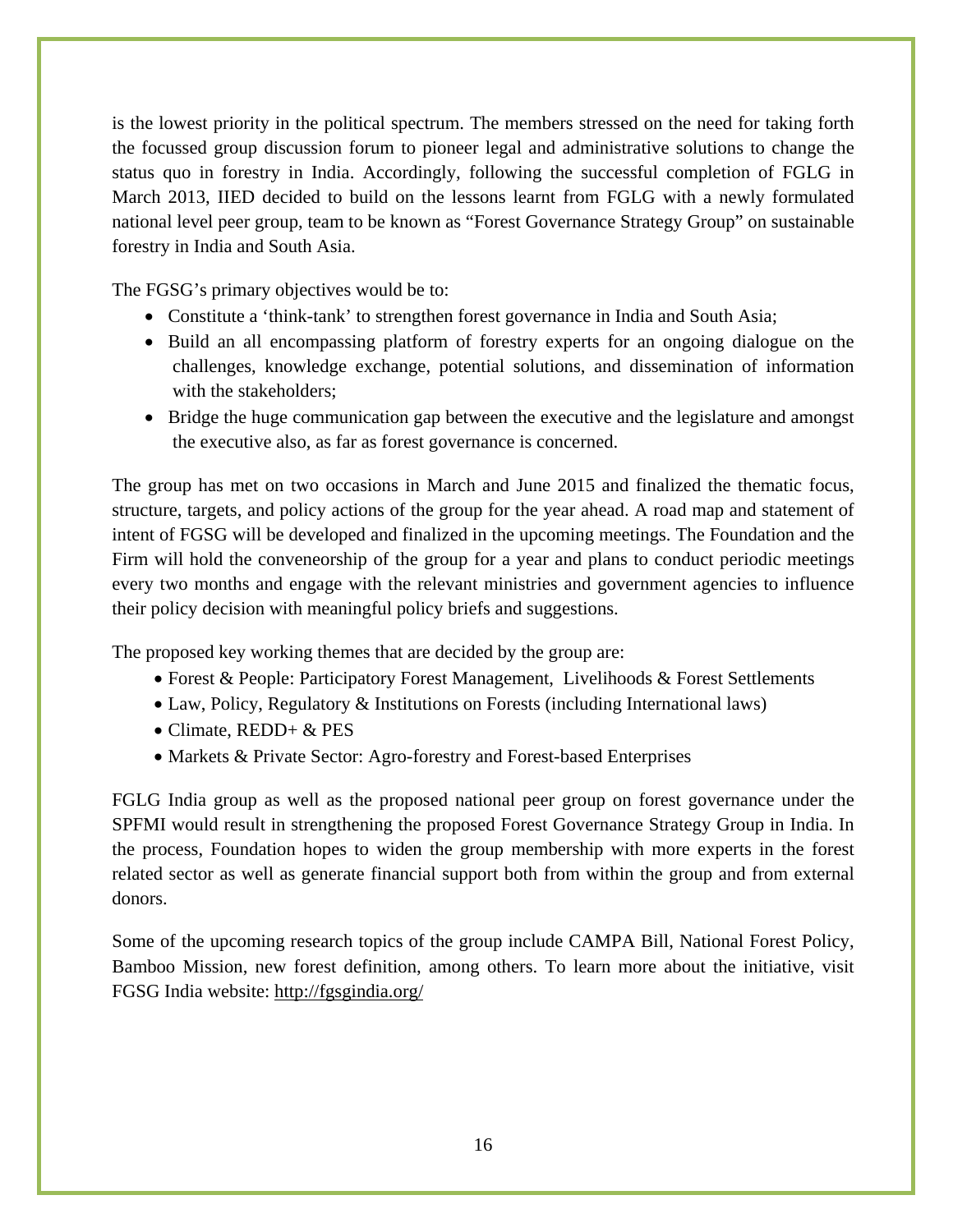#### **ENVIRONMENTAL GOVERNANCE FOR CLIMATE CHANGE ADAPTATION IN INDIAN HIMALAYAN REGION**

Enviro Legal Defence Firm in collaboration with the Environment Law and Development Foundation has been selected by the esteemed G.B. Pant Institute of Himalayan Environment and Development to prepare a policy brief on Environmental Governance for effective climate change adaptation in the Indian Himalayan Region (IHR).

The importance of Indian Himalayan Region (IHR) with a geographical coverage of over 5.37 lakh  $km<sup>2</sup>$  (0.537 million km2) which constitutes a significantly large proportion of the Himalayan biodiversity hotspot is uncontestable. IHR covers 16.2% of the total geographical area of the country. Administratively it covers 10 states entirely (i.e., Jammu & Kashmir – J&K; Himachal Pradesh – HP; Uttarakhand – UK; Sikkim, Arunachal Pradesh – AP, Nagaland, Manipur, Mizoram, Tripura, Meghalaya), and two states partially (i.e., hill districts of Assam and West Bengal). However, in light of the recent events of J&K flash floods in 2014, the Uttarakhand floods due to Glacial Lake Outburst Floods (GLOF) and cloudburst in 2013, climate change adaptation & mitigation measures and their integration into existing and new policy prescriptions is indispensable. Further, urbanization within the mountain setting demands reexamination of conservation and management norms of environment in the IHR.

The above call for a slew of conservation and management interventions including participatory forest management, eco development in protected areas, biosphere reserves, conservation reserves and other frameworks are essential. The involvement of the local communities in environmental governance of IHR as one of the key stakeholders is imperative which could be ascertained by integrating the traditional knowledge systems around natural resources management. The aspect of incentive based and livelihood supported norms and mechanisms for conservation and management of natural resources is vital for meaningful involvement of local communities. Integration of the REDD+ framework with necessary adaptations to the ecological and sociocultural context of IHR is crucial. While framing the REDD+ policy, care has to be taken that market mechanisms do not take the lead hence mechanisms for addressing and safeguarding the rights of the communities is essential.

India's commitment towards climate change adaptation and mitigation, articulated in the National Action Plan on Climate Change (NAPCC), which is being implemented in IHR through the National Mission for Sustaining Himalayan Eco-system is crucial and existing policies, governance processes and measures operating in the IHR for addressing climate change impact are in congruence with this mission. Further, the report of Task Force on Mountain Ecosystems constituted for the preparation of the 11th five year plan, under the aegis of Planning Commission lists 35 different

Government and Non-Government institutions along with 19 Universities working in the IHR. The spaces for collaboration, cooperation and dissemination of data for climate change adaptation and mitigation need to reflect in an effective environmental governance framework.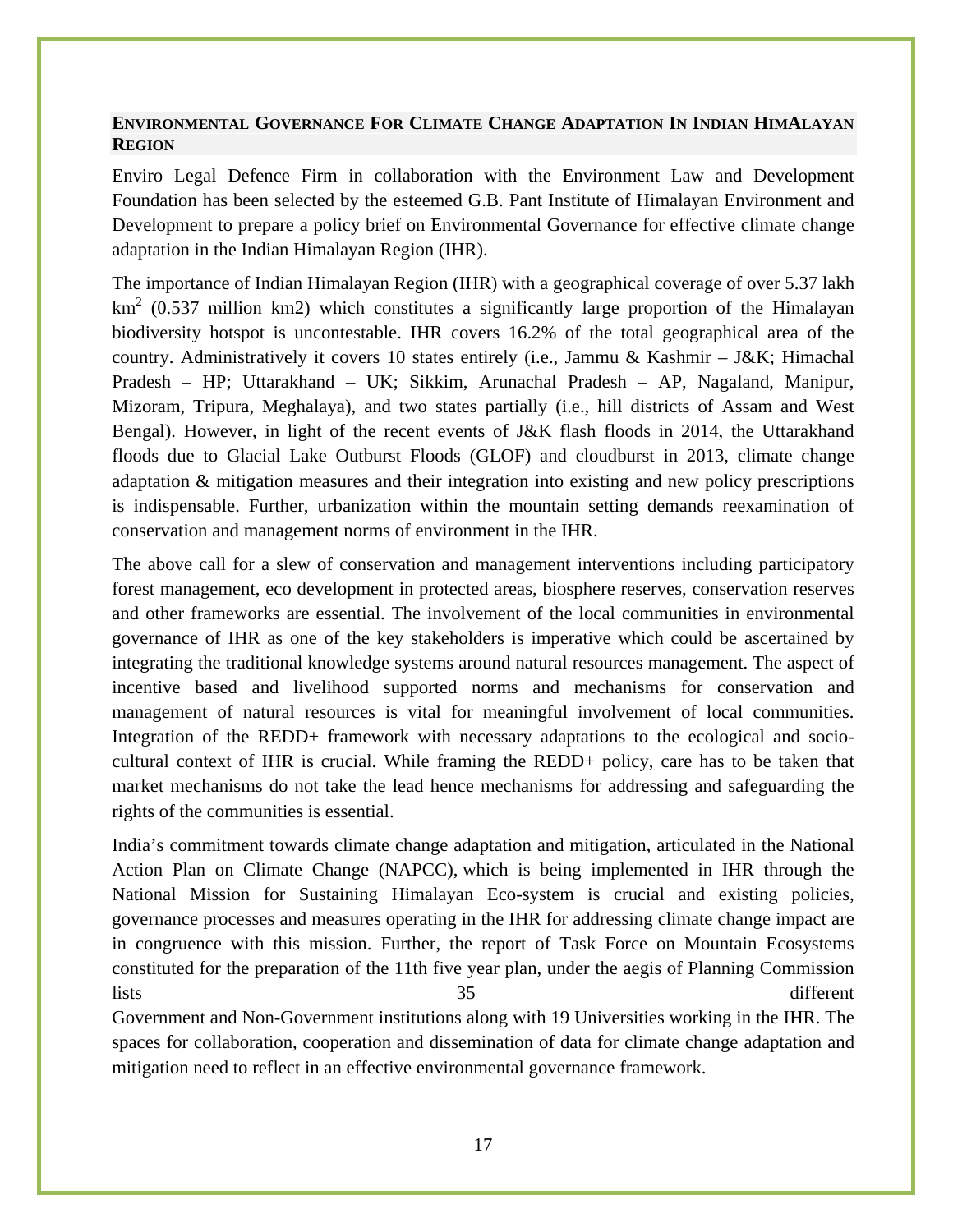In this context, G. B. Pant Institute of Himalayan Environment and Development (GBIHED) in collaboration with Swiss Agency for Development Cooperation (SDC) – Indian Himalayan Climate Adaptation Programme (IHCAP) and Department of Science and Technology (DST), Government of India (GOI) under the Global Programme Climate Change (GPCC) is one of the partners focusing on the critical environmental issues directly relevant to adaptation measures for climate change in IHR.

ELD Foundation focused on the existing institutional strength in the IHR which has the potential to address these elements and other aspects emerging due to development and climate change impact. However, this would be possible only if proper policy measures for coordination between various governing agencies are in place.

The Foundation took up vast desk-based study including:

- Primary law and policy instruments affecting Himalayan region in India
- National Missions and Himalayan Development Guidelines including State Action Plans on Climate Change
- Mapping of institutions governing various environmental sectors in the Himalayas
- Recorded traditional adaptation practices from various mountain-dwelling communities
- Best policy and practices from the neighboring Hindu Kush Himalayan countries

to offer policy and institutional recommendation for comprehensive environmental governance with climate adaptation as an intrinsic part of it. This policy brief is a unique piece of work which uses landscape and livelihood approach to assess the governance framework of IHR that has been governed by departments in a siloed manner with sectoral focus thus far. Through this policy brief, the Foundation aims to deepen its knowledge on the environmental matters in the mountainous region of the country.

# **NETWORKING**

ELDF operates through four kinds of networks. These include: a) ELAN, b) SANEL, c) Past Interns, and d) our field partners. (See www.eldfindia.org)



The idea is to reach out to the country, the region and eventually to the globe. The most important aspect of networking is action based communication. The second most important aspect is to make sure that you never network for soliciting work but for giving an impression that your presence or contribution will help the other

person, organization or the region in the field of Environment and Development Law. To this end, the following activities were conducted in the past year: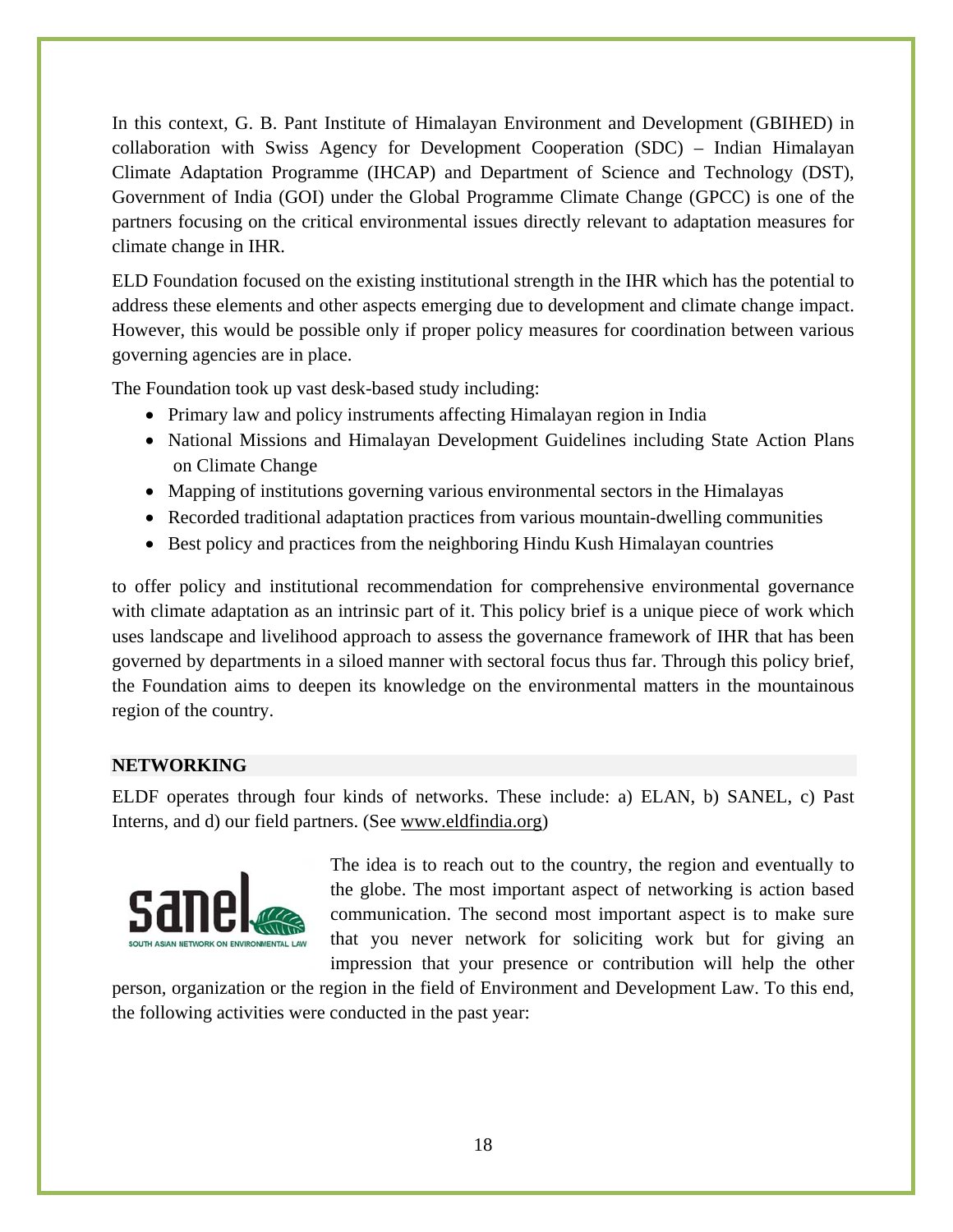#### ¾ **ANTHRA, PUNE AND ELD FOUNDATION, DELHI – COLLABORATION FOR ESTABLISHING GRAZING RIGHTS OF PASTORAL COMMUNITIES IN MAHARASHTRA**

ANTHRA is an organization of women veterinary scientists working primarily on issues of livestock development in the wider context of sustainable natural resource use. It is working in the State of Maharashtra and Andhra Pradesh. The focus of their work is pastorialists and their grazing land rights along with conservation of livestock and fodder diversity. Natural resources currently are at the centre of intense conflict and contest to regain, retain, and practice control. In this context, ANTHRA focuses on following work area, livestock production and farming systems, crops and fodder varieties, livestock and plant genetic resources, medicinal plants and health care traditions, land and water use and the protection of indigenous knowledge related to these.

A consultancy assignment was extended to the Foundation by Anthra to examine the opportunities and challenges in establishing grazing rights of pastoralists in their work area especially in the framework of the Scheduled Tribe and Other Traditional Forest Dwellers (Recognition of Forest Rights) Act, 2006. Field visits were undertaken by the Foundation coordinator based in Pune. It emerged during the discussions and field visits that different categories of lands are used for grazing by the pastoralists, not just forest land. In many instances the grazing done on revenue land, agriculture fields, grazing lands in the jurisdiction of other village Panchayats is not recognized as a right but more as a privilege or depending on social relationship between the nomadic pastoralists and the settled communities in that area. The direction ahead has been recommended by the Foundation to Anthra

- First and foremost is a legal research mapping out entire regime of common land governance. This will include grazing lands, forests in all categories – reserve, protected, unclassified, zudpi jungle (shrub forests), etc, revenue lands of all types where grazing is practiced on the ground. This legal mapping will form the basis of our argument for establishing grazing rights of the pastoralists. This shall also be linked with establishing the existing documentary evidences available with the community groups and whether they are tenable or not and how fresh documentary evidences could be generated.
- On ground mapping of different community groups presently accessing different common lands for grazing. This needs to be juxtaposed with the legal issues of that specific context.
- Engaging with the relevant Revenue, Forest, Panchayati Raj authorities based on the above analysis in a given geo-political context
- Capacity building of local leaderships and cadres as this entire process needs to be held by local groups or key individuals from the community and needs to be driven by them A process of building barefoot Para-legal is envisaged so that immediate response to any crisis on the ground can be handled.
- Engaging with other stakeholders from the perspective of Common Property Resources Governance vis-à-vis grazing rights of pastoralist communities.
- The use of The Scheduled Tribes and Other Traditional Forest Dwellers (Recognition of Forest Rights) Act, 2006 (FRA) for establishing grazing rights especially on forest land needs to be taken up and initially even if 5 different case studies we are able to successfully establish it shall have a demonstration effect on other areas for the implementation of the FRA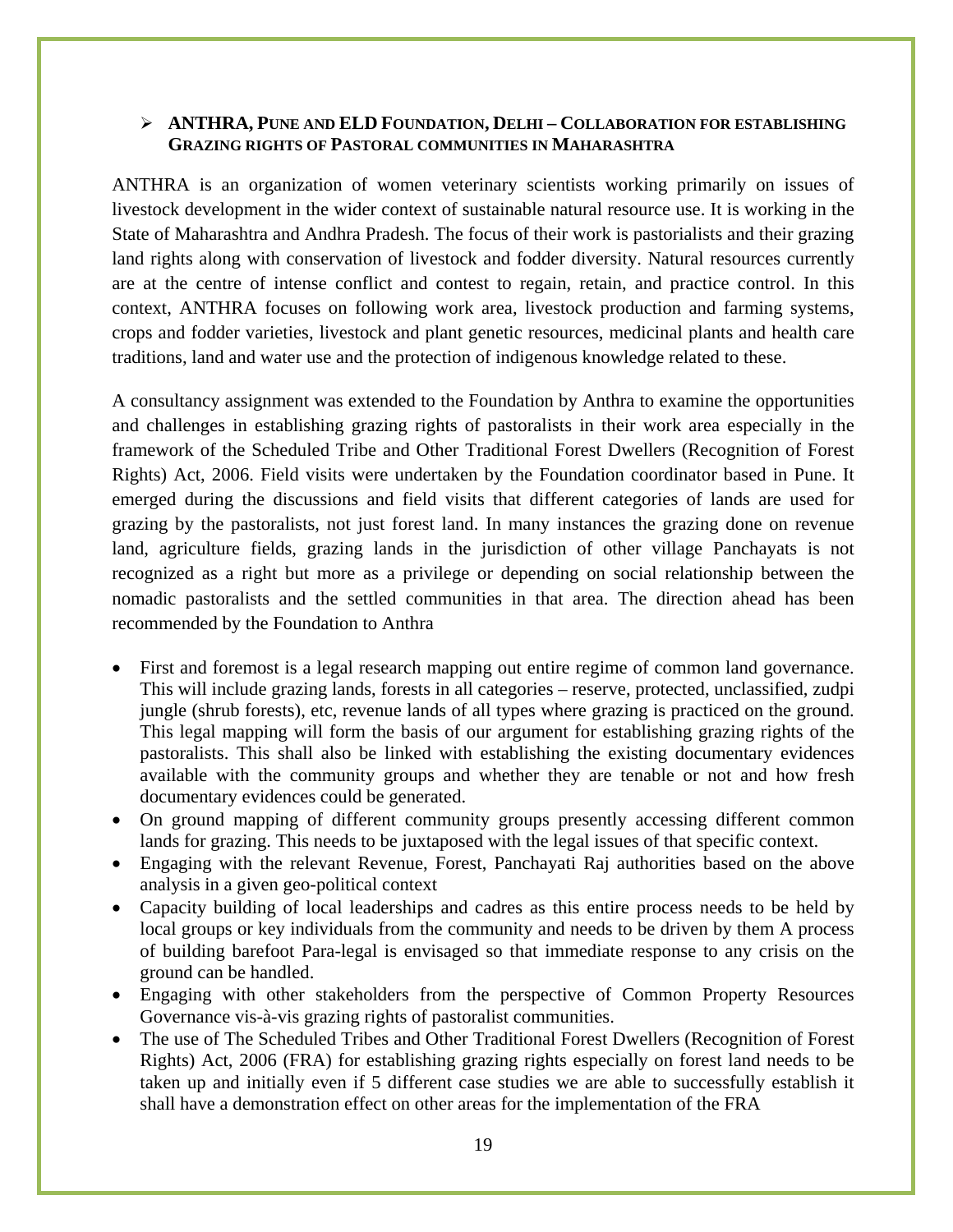#### ¾ **NETWORKING WITH NON TIMBER FOREST PRODUCE EXCHANGE PROGRAMME (NTFP EP), INDIA**

NTFP EP India is an organization working with NTFP and Indigenous people and incorporating several aspects of policy, conservation, culture, livelihood, and markets. Recognizing the benefits of sharing experiences and pooling expertise, an informal group was formed in 1988, of practitioners working in local initiatives in India, Vietnam, Philippines, Indonesia, Malaysia, and Cambodia.

As the initiatives gained strength and momentum, the group- the NTFP Exchange Programme South and Southeast Asia – registered as a non-governmental organization in September 2003. Known as the NTFP-EP, the collaborative network now comprises of several NGOs and community based organizations working together to enhance their capacities in the sustainable management of resources. The partner organizations of the EP work with local communities in developing and implementing initiatives that meet local needs, while respecting the integrity of cultural traditions. The EP strives to ensure that the benefits from these initiatives are enjoyed equally with any discrimination based on age and sex of local indigenous communities.

In India, few groups and individuals have come together as a network, engaging with forests and forest communities in a variety of ways. A collective interest in Adivasi well-being and forest conservation – points to the general direction of interest. The EP-India has a presence in states of Karnataka, Andhra Pradesh, Tamil Nadu, Kerala, Odisha, Chhattisgarh, and Maharashtra as it is concentrating efforts in Western Ghats, Eastern Ghats and Central India.

#### **List of Partners and associations of this group**:

#### **Western Ghats** — Partners

- 1. ECONET, Pune
- 2. Lok Panchayat, Akole, Maharashtra
- 3. Prakruti/ Appiko, Sirsi, Uttara Kannada, Karnataka
- 4. Keystone Foundation, Nilgiris, Tamil Nadu (Network's Foundation)

#### **Eastern Ghats**

- 1. Legal Environmental Action Forum, Bastar, Chhattisgarh
- 2. Regional Centre for Development Cooperation (RCDC), Odisha
- 3. Gram Swaraj, Mayurbhanj, Odisha
- 4. GSMT, Yavatmal, Maharashtra
- 5. Kovel Foundation, Vishakhapatnam, Andhra Pradesh
- 6. VIKASA, Vishakhapatnam and Bapatla, Andhra Pradesh
- 7. Navi Ummeed, Nanded, Maharashtra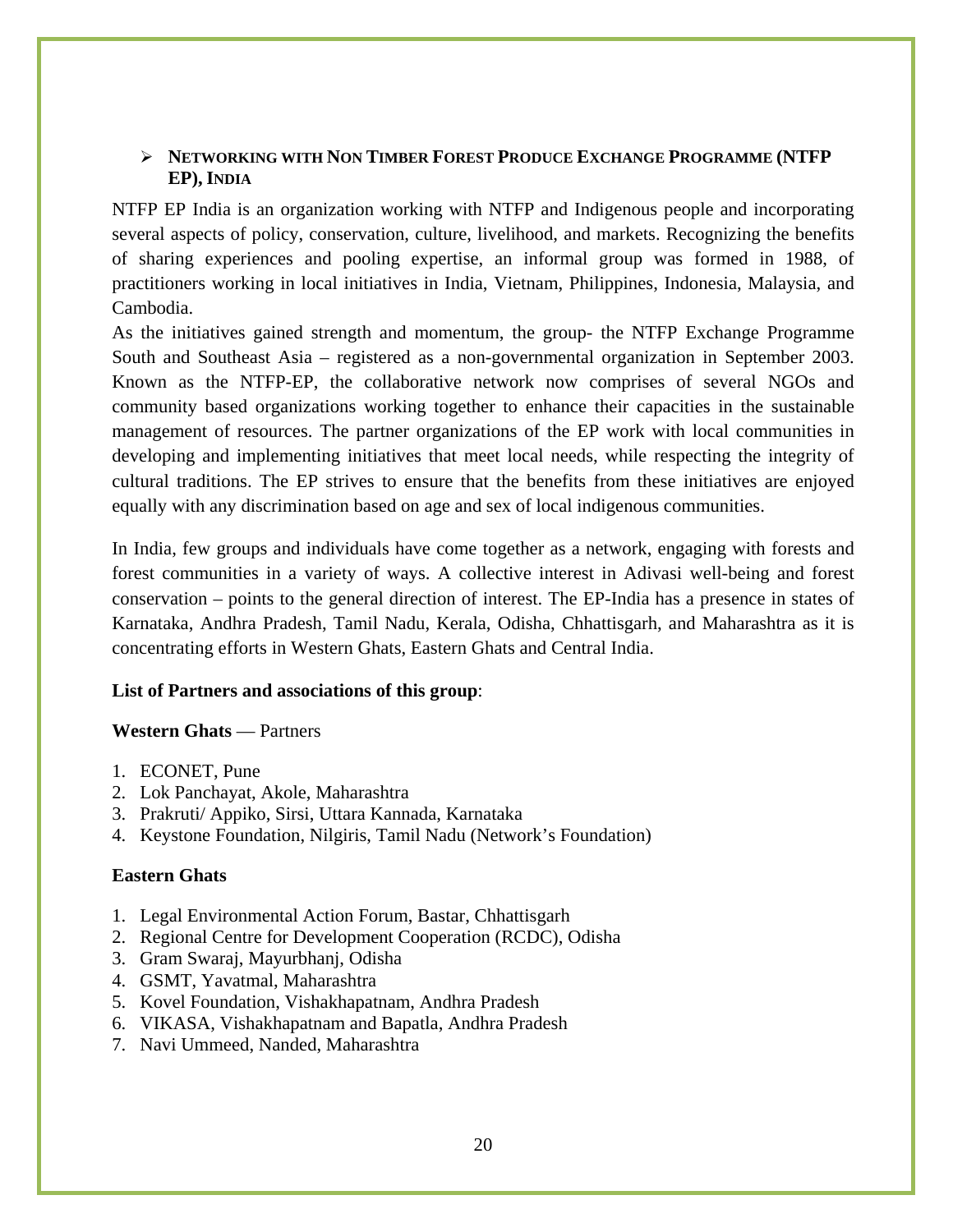#### **Major Contacts/Advisors/ Resource Persons in India**

- 1. Prof. J.P. Rao (Policies, Tribal Rights)
- 2. Mr. Sanjay Upadhyay (Law & Policies)
- 3. Mr. B.J. Krishnan (Law & Policies)
- 4. Palani Hills Conservation Council, ( Forest seeds & nurseries)

#### **Foundation proposes to**:

- ¾ Discuss with NTFP EP India the nature, scope, and advocacy agenda of the network and co-construct an implementation programme
- $\triangleright$  Offer our knowledge and expertise to amplify the advocacy agenda of the network and help in engaging with different stakeholders in the domain of forest governance
- $\triangleright$  Design and execute capacity building capacity building process for the members of the network and the communities with whom they work with
- $\triangleright$  Undertake strategic research for building knowledge and to offer key changes in the forest governance domain.

#### **Next Steps**:

In the backdrop of the collaborative framework shared with the Ms. Snehlata Nath, Director of NTFP EP India Exchange Programme and Mr. Madhu Ramnath, Coordinator NTFP EP India Exchange Programme, the following was decided:

- $\triangleright$  A one day consultation was organised with the NTFP EP with Mr. Sanjay Upadhyay as the resource person to understand the ground issues the network members face in their respective work areas. Based on the interaction it was decided that NTFP EP will take carry the insights and learning emerged out of the input provided and get back for any further support
- $\triangleright$  Based on this a capacity building process would be designed for the members of NTFP EP India network around the entire gamut of environment law and forests in particular. The emerging issued, concerns, challenges and the way forward.
- $\triangleright$  If need arises Enviro Legal Defence Firm would take up litigation
- $\triangleright$  Inputs to be provided for the potential role that a network like NTFP EP could play in this context would be discussed.

This has been offered as the support to the NTFP EP network. They have to get back regarding how they want to take this ahead

## • **LAWYERS FOR COMMUNITY TENURE**

Lawyers for Community Tenure (http://lawyersforct.org/) is a global coalition of lawyers and advocates for securing community tenure with its Secretariat in Manila, Philippines. The group is a result of international dialogue initiated by Rights and Resources Initiative (RRI) and Ateneo School of Governance (ASoG) among the international experts on community tenure in 2013. The formation of a Community Tenure Rights Legal Reference Group was seen as an opportunity to enhance the reflection on the role of legal strategies to secure indigenous and other community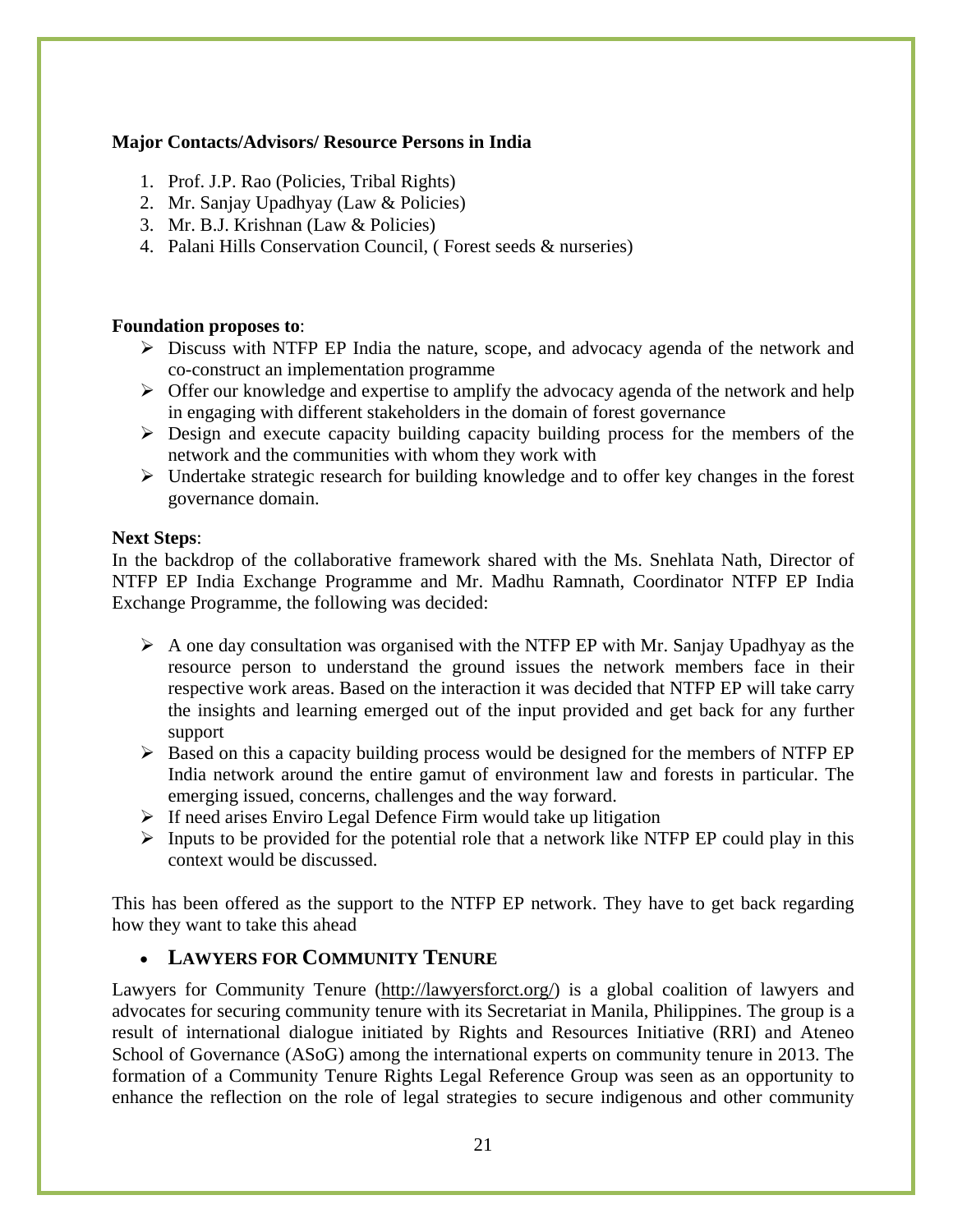based property rights to lands and resources, while also providing collaborators with a set of expertise on legal issues facing their work.

The foundation has been part of this group since its inception. The group has selected its steering committee members and prepared a work plan 2014-15 with the contribution of the members and plan to accomplish following:

- o Briefing Paper on most recent draft World Bank Safeguards
- o Briefing Paper on the implications of the post-2015 Sustainable Development Goals on community rights and tenure
- o Organize side meeting at International Conference on Scaling Up to Advance Recognition of Community Land and Resource Rights
- o Prepare Legal Joint Opinion or Analytical Paper on Community Tenure Issues in the 2015 Paris Climate Agreement

The group has produced a wealth of knowledge resources where the contribution of ELD Foundation would continue to be substantial.

# • **STRENGTHENING ELAN AND SANEL**

The Foundation has also been reaching out to the members of the ELAN and SANEL in order to take steps to strengthen these two networks at the national and regional level respectively. The members of the group are, whenever possible, invited to participate in ELDF's SPFMI inception workshop and share their experiences. See http://www.eldfindia.org/sanel.php and http://www.eldfindia.org/elan.php

#### • **NETWORKING WITH ARTHA**

Tie-up with Artha (www.arth-sa.org) is being planned to promote corporate social responsibility and more importantly corporate environment responsibility. Artha envisions a corporate and business environment where concern for society coupled with the rule of law elevates the collective effort for common good.

## **FREE ADVICE AND REFERRAL SERVICE**

One of the greatest impediments to addressing environmental issues in India is people's access to environmental justice. Environmental problems often go unaddressed because victims simply don't know whom to turn to, how to obtain correct advice and representation, or don't have the evidence to pursue the matter further.

The Foundation gets a number of legal queries almost on a daily basis from various corners of India from NGOs, CBOs, CSOs, urban and rural individuals, urban and rural tribals, non-tribals, activists, high profile, low profile, officials and non-officials, small time entrepreneurs and social workers irrespective of their background. Today the Foundation handles these queries through its own staff or takes technical help from the Enviro Legal Defence Firm housed in the same building to answer all these kind of queries to a variety of persons from all over the country.

The Foundation also draws upon and proposes to strengthen a national network of specialists in environmental law and technicians (toxicologists, hydrologists etc) who would be willing to look at a case or provide technical advice initially for free. Individuals or groups contact the service by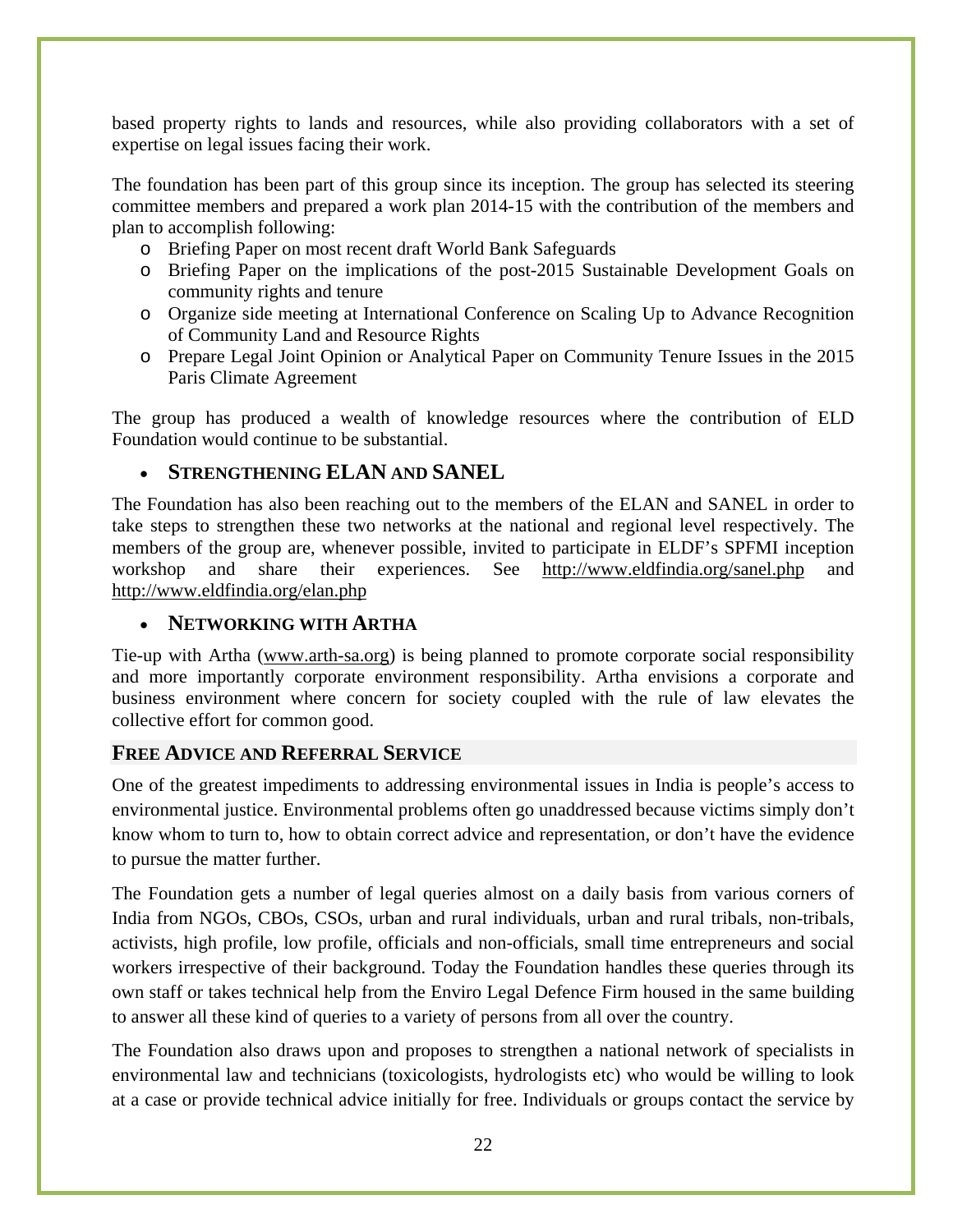post, by telephone, by email or personally with their complaints and are referred to an appropriate expert. In fact, a dedicated website has been created to provide free A&R services and the link is http://eldfindia.org/advice\_referrals.php.



The Advice and Referral service currently is a free service available to anyone in the country. In order to develop the Advice and Referral service as a program of the Foundation dialogue was initiated with CSRs in Mumbai and Pune. Fund raising efforts are underway in this regard.

#### **Description of Queries**

¾ *Helping educational institutions to reclaim their right to maintain healthy environment, New Delhi* The authorities of a school situated in a silent zone in the Gokurpur area of Delhi approached the Foundation to enquire if they have a right to file a public interest suit on the basis of noise pollution. The nuisance due to noise level touching 70 Decibels was detrimental to the school atmosphere where 9000 students were studying. The authorities were informed that a public interest litigation can be filed against the problem of noise pollution in a residential area which also includes schools, hospitals etc. The Hon'ble Supreme Court in their catena of Judgments held that Right to life also includes Right to have noise free and peaceful environment. At this point we advise you to draw the attention of the State Pollution Control Board towards the issue. If no positive action has been taken by the Pollution Control Board it is advisable to move the court or on this case before the National Green Tribunal.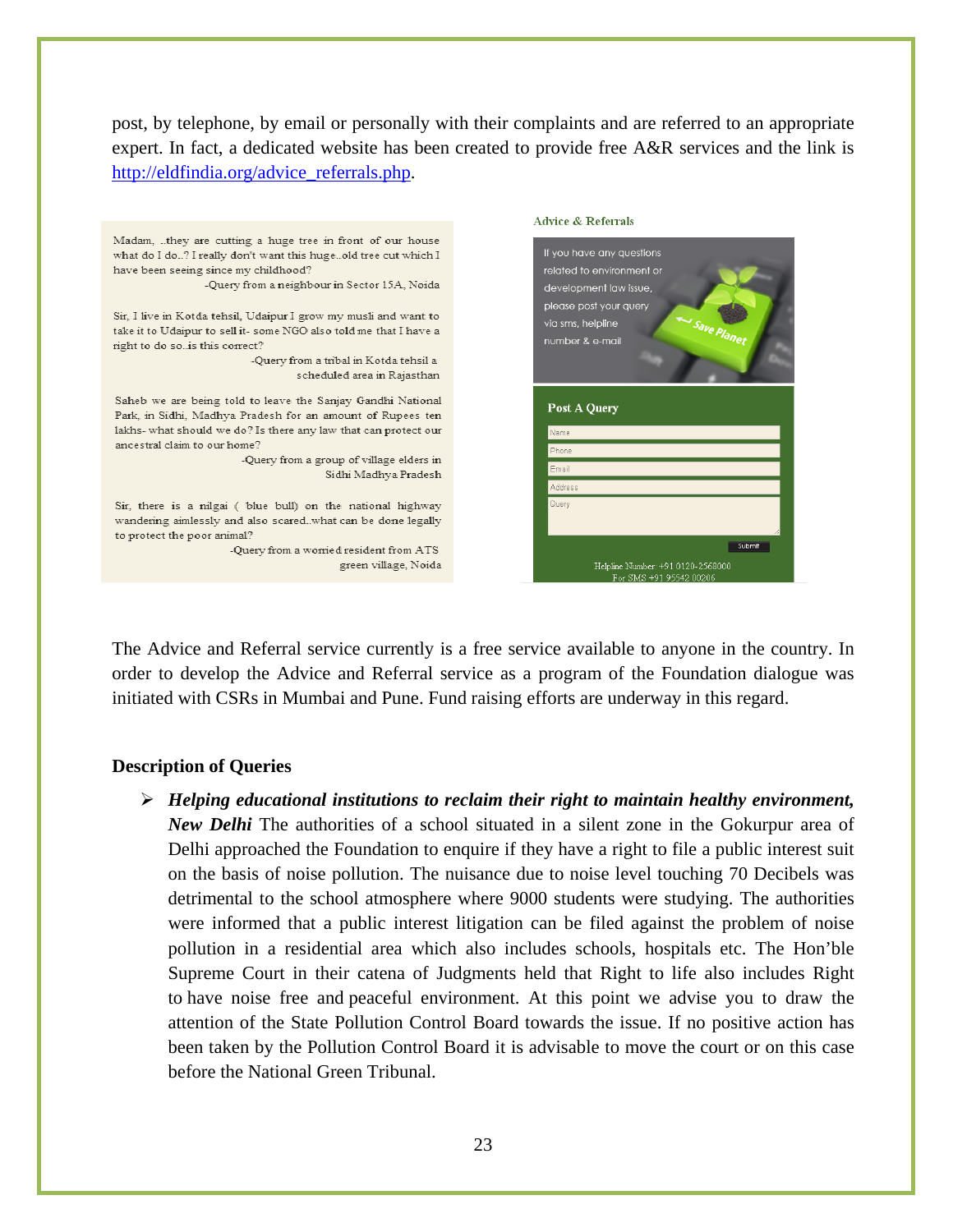- ¾ *Providing research assistance on water legal framework in Delhi to international researchers*: A German research approached the Foundation seeking guidance on his research on water governance issues in Delhi. The researcher needed robust data on the legal, institutional, and implementation gaps. Some information on a case pertaining to water governance in Delhi was also requested. For a holistic understanding of Water laws in India, we suggested Butterworth's book by Mr. Sanjay Upadhyay and Mr. Videh Upadhyay on Environmental Law (Volume II) that comprehensively deals with Water laws, policies and governance framework in India. This was last updated in 2004. Regarding specific literature on water governance in Delhi, one must acquaint themselves with the history of water laws and governance and compare it with current framework as it exists now. For that you can refer to following literature:
- 1. Delhi's groundwater: rights and policy (by Bharath Jairaj) link: http://ageconsearch.umn.edu/bitstream/139193/2/H\_20123i.pdf (1996)
- 2. Fairly recent assessment of water laws and policies in the following chapter: http://shodhganga.inflibnet.ac.in/bitstream/10603/29995/10/10\_chapter%204.pdf
- 3. Water Governance in a Changing Climate- Challenges for New Delhi: http://www.mse.ac.in/Frontier/x24%20Vadivelu.pdf We suggested checking publications by The Energy and Resource Institute (TERI), IIT-Consortium, and India Water Portal for more information.
- ¾ *Helping residents to protect and improve the environment of their township, Raigarh, Chhattisgarh*: The residents of residential colony approved by all government departments and spread over 50 acres of land in Raigarh. There are 200 families residing in the colony and it also houses an English-medium school. As the township falls within Siltra Industrial area, there are many industries surrounding the area. The residents wished to proactively protect and improve the environment quality of the township from any harmful effects of industries. They sought suggestion on what legally valid activities can be done by them within the premises of the township as well as near the industries to improve the environment. Foundation suggested that apart from tree plantation within the township and industries, the residents can also install an ambient air quality monitoring device to keep a check on the amount of air pollution is being caused by the industries. This can be done in collaboration with the industries and followed up with proper review of whether the industries are following all the safeguards and measures depending on the nature of industry.
- ¾ *Advising on import of Albino Corn snake as a pet from London to India:* An Indian citizen wanted to import an Albino Corn Snake as a pet from the UK to India and sought advice from the Foundation on the legalities to be ensured. We informed the enquirer that the Albino Corn Snake is a category of rat snake or *dhaman,* which is Entry 9 in Part II of Schedule II of the Wild Life (Protection) Act of 1972, which is the main legislation for the protection of wild animals, birds and plants in the country. Section 49A of the Act defines 'scheduled animals' to mean an animal specified for the time being in Schedule I or Part II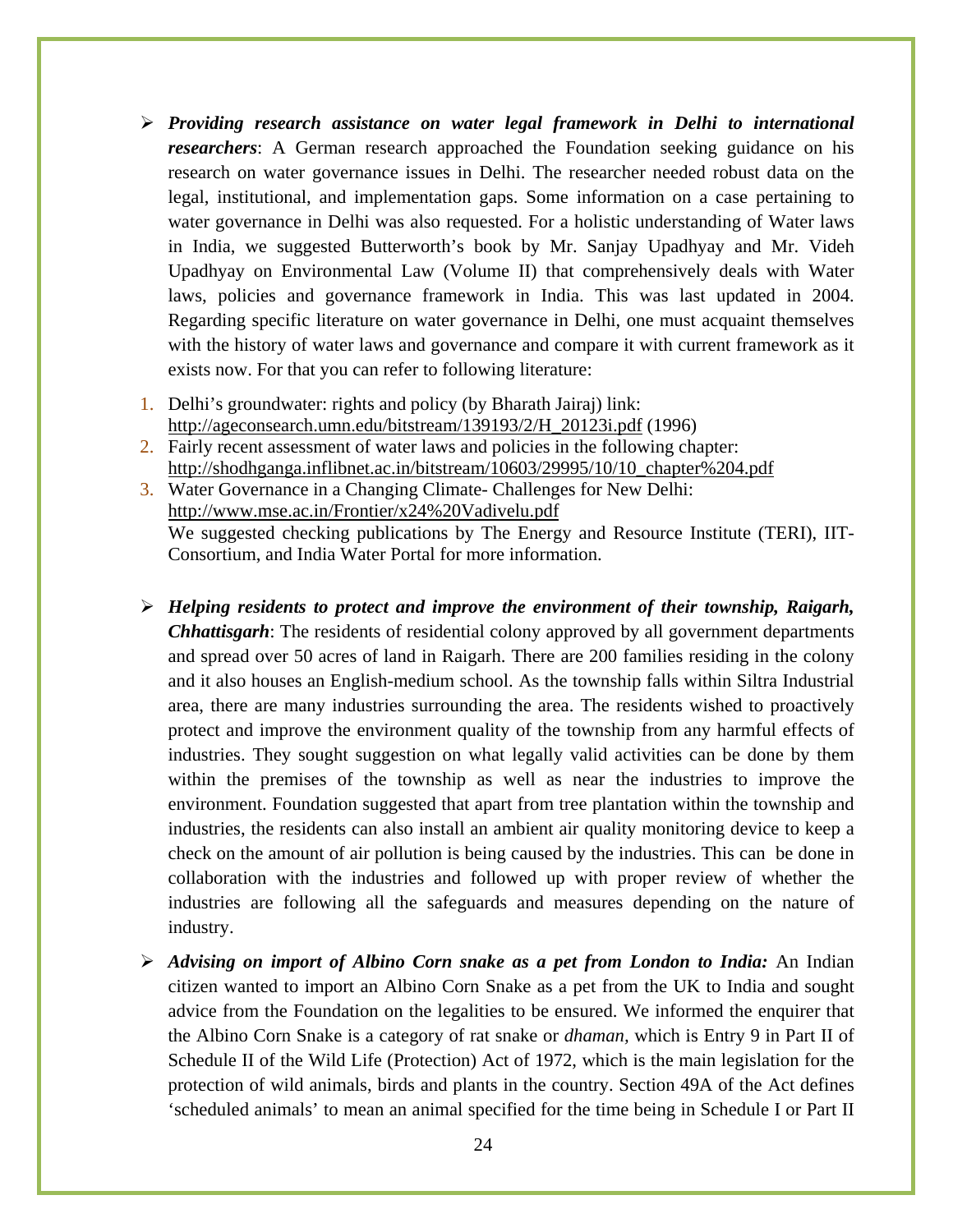of Schedule II. Scheduled animal has been accorded the highest protection. Trade in any such scheduled animal is completely banned (Chapter  $V - A$ ). Further, the Appendices II of the CITES Indices lists *Ptyas mucosus* which is the Indian version of the rat snake, which are not threatened with extinction but may become so if their trade is not closely controlled. International trade in specimens of Appendix-II species may be authorized by the granting of an export permit or re-export certificate. No import permit is necessary for these species under CITES (although a permit is needed in some countries that have taken stricter measures than CITES requires). Permits or certificates should only be granted if the relevant authorities are satisfied that certain conditions are met, above all that trade will not be detrimental to the survival of the species in the wild. Most wildlife species in India are covered under one of the Schedules of the Wildlife (Protection) Act, 1972, and keeping them in captivity without a permit from the Chief Wildlife Warden can invite a fine or imprisonment or both. Even if a species is not specifically covered under the Act, and even if it is not native to India, Forest Officials may unwittingly seize them if they are not able to ascertain the correct identity of the animal.

#### **WRI ENVIRONMENTAL DEMOCRACY INDEX FOR INDIA PEER REVIEW**

The vast knowledge base and expertise of Environment Law and Development Foundation on environmental law and policy of India has been recognized by the pioneering environmental think tanks in India and abroad. Recently, World Resources Institute approached the Honorary Managing Trustee, Mr. Sanjay Upadhyay to peer review the Environmental Democracy Index (EDI) scoring and EDI analysis for India. EDI is a unique platform to assess the ranking of the environmental laws of 70 countries against the tenets of Principle 10, Rio Declaration translated in the form of 99 indicators. It was launched on May 20, 2015. The foundation prepared a thorough review document of EDI India scoring along with a revised analysis of the strengths and weaknesses of the Indian regulatory framework and practice, with reference to the three pillars of EDI along with a summarized explanation. The revised scores were backed with recent judicial pronouncements and legal provisions. This pro bono work would present the true picture of Indian environmental justice system to the world.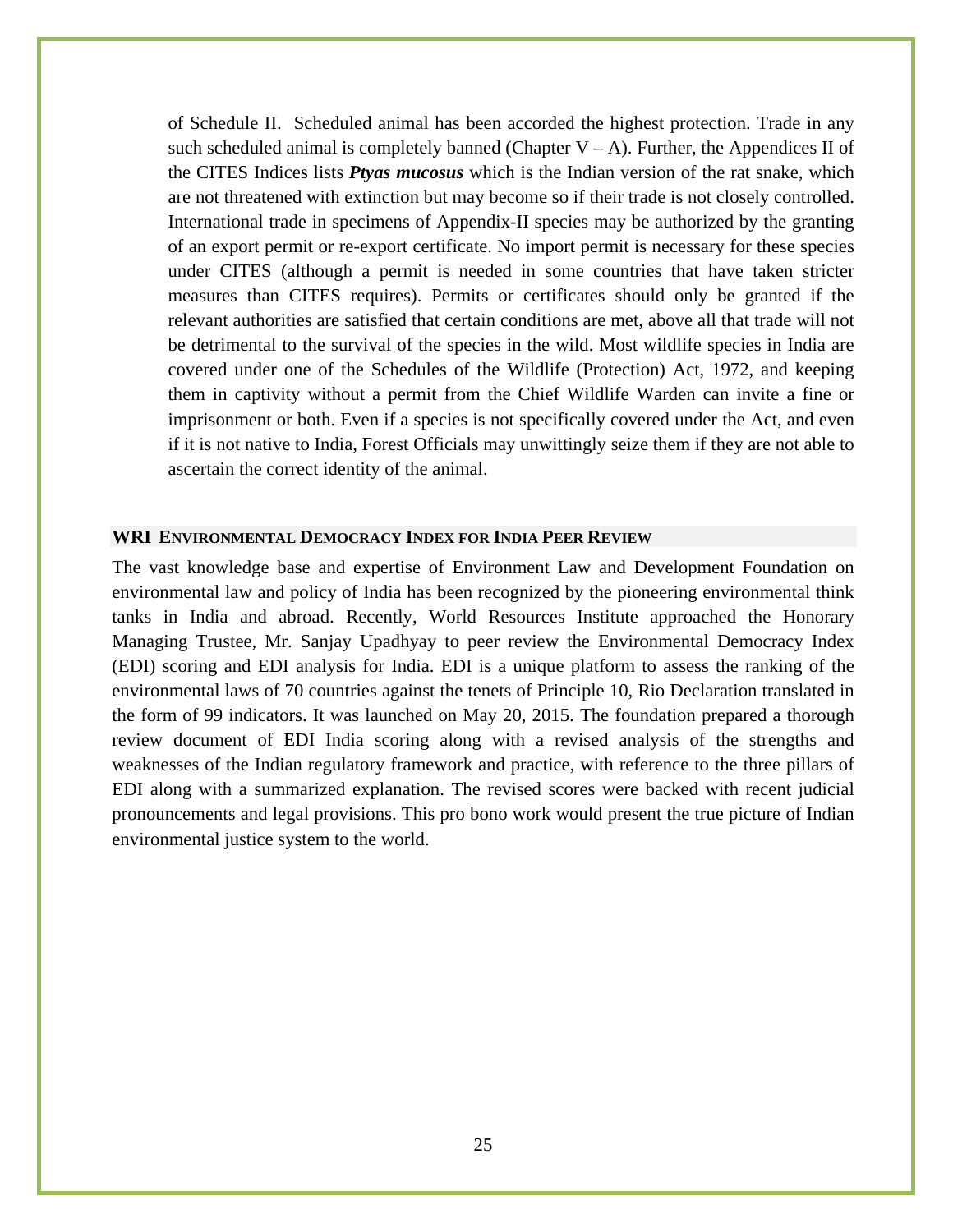#### **INTERNSHIP PROGRAMME**

With a view to providing a forum to encourage young lawyers to contribute to the discipline of environment and development law, Foundation conducts Internship Programmes for both National and International law students. The internship programmes are often a mix of field and theory, where law students and fresh professionals from various law schools undergo rigorous training

under senior staff of Foundation for a period ranging from six to twelve weeks. We have trained over 50 lawyers from within and outside the country so far.

The students from various National Universities namely University of Delhi, Faculty of Law, NALSAR, Hyderabad, NLSIU, Bangalore, Symbiosis Law College, Pune, NLIU, Bhopal, Amity Law School, Indraprastha Law College, New Delhi, Lucknow University, Faculty of Law, Government Law College, Mumbai, Banaras Hindu University, GNLU, Gandhinagar, Faculty of Law, Government Law College under Guwahati University, National Institute

#### *Name: Bharat Hari Dhakalia Period of Internship: May 2015*

*"I had the opportunity of doing both consultancy and litigation work with ELDF. In Consultancy, I worked towards updating ELDF's comprehensive publication on the mammoth T.N. Godavarman Thirumulpad case, entitled India's Forest and the Judiciary. This helped me understand how far reaching the implications of this case are... The most significant project I worked on, was the Ustad T-24 case, about the Ranthambhore Tiger who allegedly attacked a forest guard and was being unlawfully trans-located to a zoo in Rajasthan. For the first time in India's legal history, three different courts were approached on three consecutive days to get justice for one tiger and his family. This experience left an indelible impression on me."* 

for Advanced Legal Studies, Kochi, Kerala, and International Universities namely Louis & Clarke Law School, College of Law, London, Vermont Law School, USA, Michigan Law School U.S.A, Harvard Law School, U.S.A, UC Berkeley, USA and the University of Manchester, UK have participated in this programme. The Internship Programmes will continue to be an important component of ELDF's work in the future**.** 

#### **EDUCATION AND PUBLICATION ACTIVITIES**

The Foundation wishes to convert a number of enviro legal researches that the firm has undertaken into simple user-friendly documents in various forms such as monographs, working papers and guidebooks on environment and development law. Members of the foundation have already written a number of books on the sector. However, they are technical and for niche audience. The foundation publishes simple documents to educate key targets audience through resource material as well as lectures and seminars. Members of the foundation have had rich experience and it would be important to coordinate with other experts in developing the education and publication profile.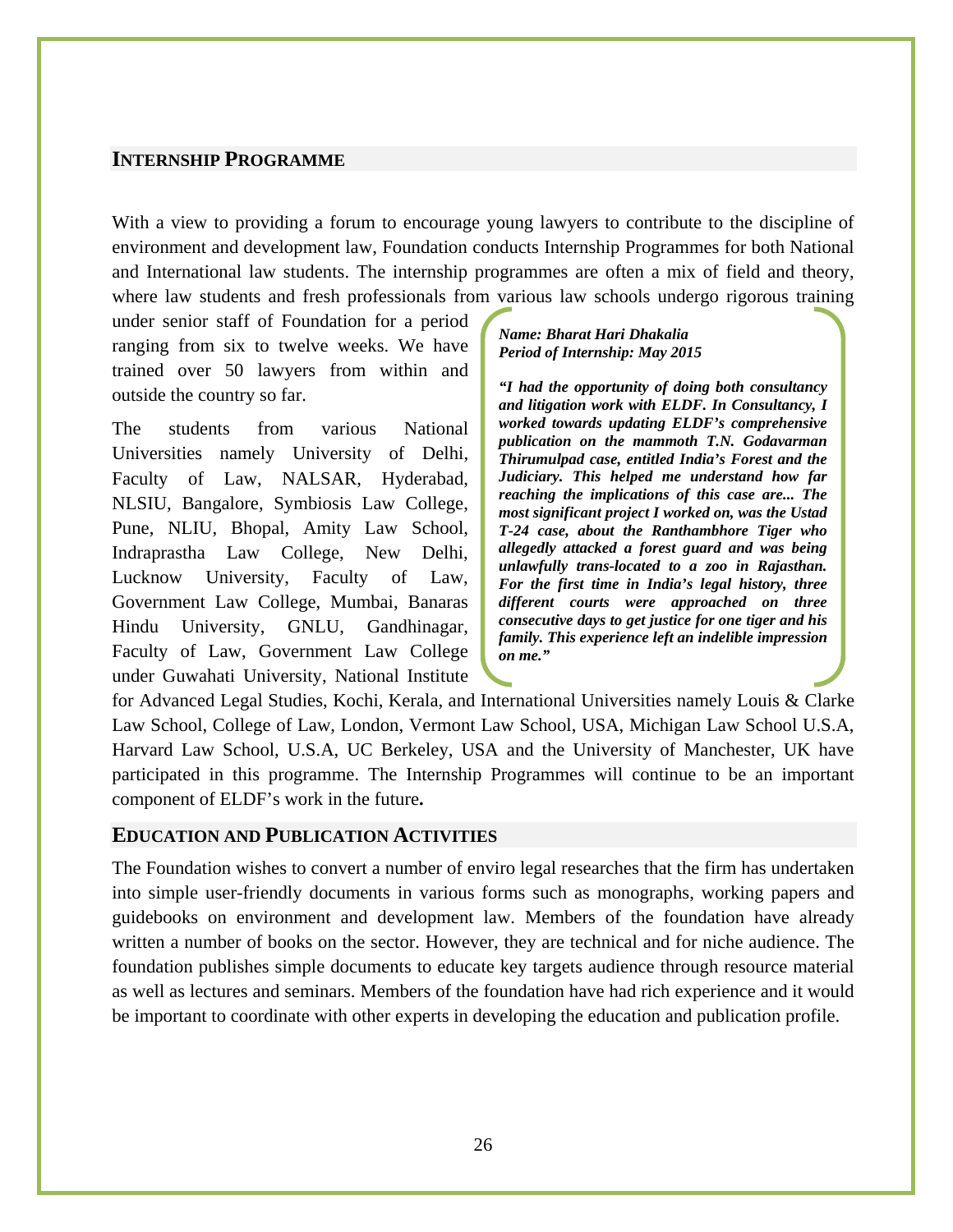#### **List of Upcoming Publications:**

#### ¾ **The Godavarman Story: India's Forests And The Judiciary (Follow up & Analysis)**

One of the major environmental law case pending before the Supreme Court of India is Writ Petition (Civil) No. 202 of 1995 T.N. Godavarman Thirumulpad Versus Union of India & Others. The case was instituted in 1995 and are ongoing before the SC with over thousand applications of intervention from various stake holders and qualify to be one of the most important and historic milestones in forest and wildlife related conflicts**.** 

A book on Godavarman case was published by ELDF in 2009 based on various orders passed by the Supreme Court of India. The speaking orders of the Godavarman case are being updated in the book on a regular basis so that one can have full understanding of happenings in the field of forestry from a judicial perspective.

The first edition of the book included:

- Collection and compiling a comprehensive data table of all I.As in the case
- Analysis of various IAs and State Positions until 2009
- Assess the findings of the orders and scope further actions by providing a commentary on judicial journey in the interest of forest and wildlife conservation.

The upcoming version of the Godavarman book includes:

- Status update of previously instituted applications
- Inclusion of new I.As brought before the court after 2009
- Updating new orders of the court post 2009 into the legal position of various themes
- Addressing conflicts as well as the Courts approach in resolving them in a comprehensive and holistic manner
- Assess the findings of the orders and scope further actions by providing a commentary on judicial journey in the interest of forest and wildlife conservation.

## ¾ **CEL-WWF (Follow up & Analysis)**

The CEL publication analyses the most significant ongoing case pertaining to the Wildlife Protection Act, 1972 in India which was filed by the Center for Environmental Law-WWF India. The case was filed as public interest litigation before the Hon'ble Supreme Court of India in 1995 since it was felt that the provisions of the WLPA under which protected areas of our country are notified are not being implemented to secure them. This intervention brought the issue of the status of our national parks and sanctuaries to the forefront.

The present book is an attempt to understand the impacts that this public interest litigation has had at the national and state level. This would be the second edition of the book with the inclusion of orders and judgements since 2009. It seeks to be useful for park managers, lawyers, environmentalists, wildlife enthusiasts and organisations working in the field of conservation.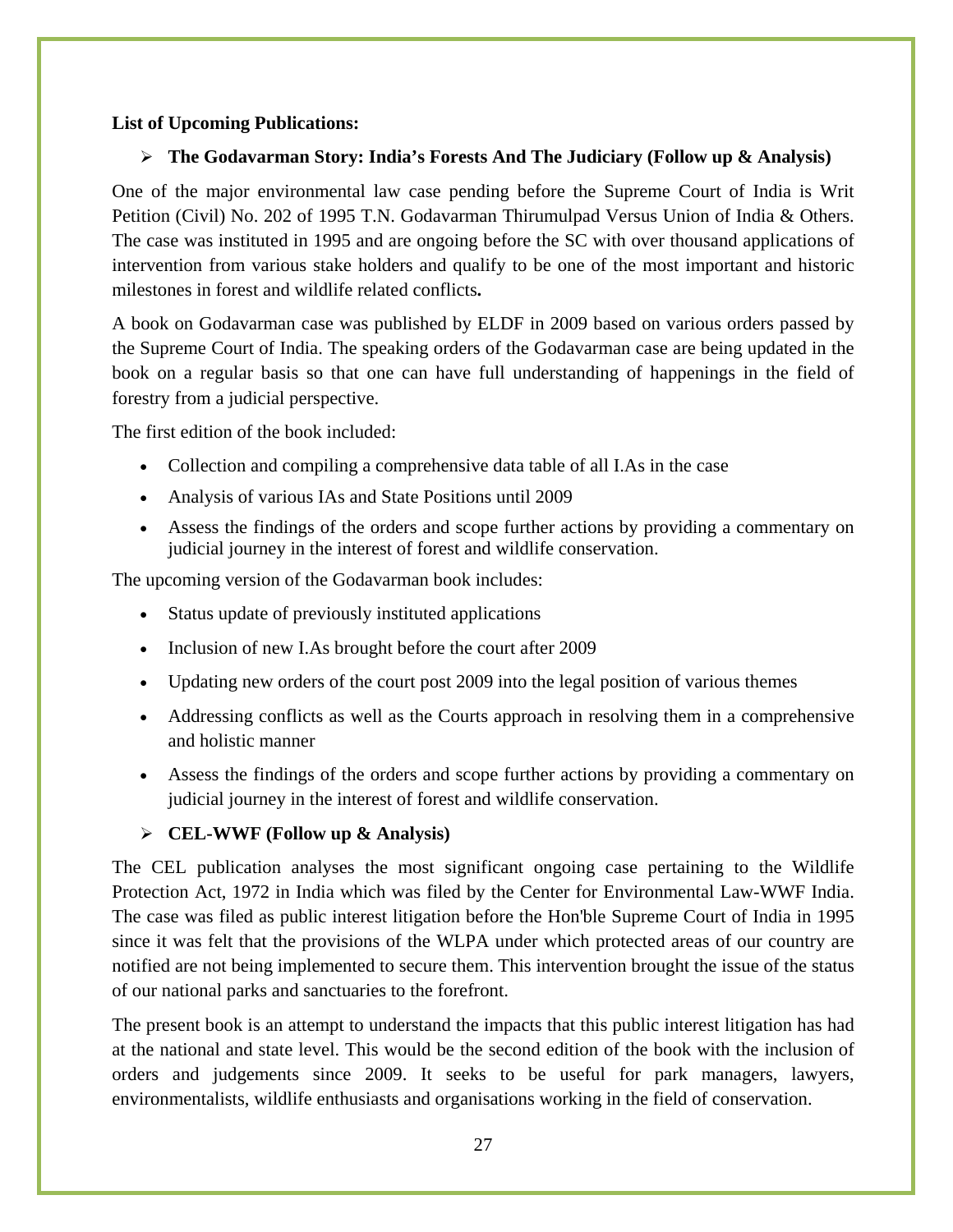#### ¾ **Follow up and Analysis of the National Green Tribunal orders**

NGT since its establishment played an important role in conserving and protecting of the Environment. It also turns out to be comparatively faster and organized institution for resolving environmental conflicts than its predecessor institution. So, it was decided by ELDF fraternity that NGT decisions will be closely followed and judgment will be analysed to track the evolution on various environmental matters. So far, more than 200 judgments are analysed and every important order is followed up. One member of ELDF member also makes report on NGT's proceedings everyday. The material prepared from this exercise helps the institution itself in understanding the evolution of environmental law in India and further facilitates faster service to the people who seek legal guidance.

#### ¾ **Natural Resource Law Glossary**

Environment, Law and Development Foundation has keen interest in the development of resource material that helps environmental lawyers, students, community workers as well as any common person who wishes to learn about procedural and substantive aspects of environmental law and policy in India. For this reason, Foundation in collaboration with ELDF has started developing **Natural Resources Law Glossary (NRLG)** - a legal dictionary with comprehensive array of all legal terms as well as general definition that hold relevance in environmental sector.

NRLG aims to provide the readers a comprehensive understanding of any enviro legal term they refer to from the glossary. It will cover international, national, state-wise, as well as judicial interpretation of every environmental law terms ever used in India to give a complete picture of its understanding at every level of governance.

#### ¾ **Process of Clearance under various Central Laws**

In 2013, ELD Foundation commenced a significant project of creating a database of the environmental law clearance processed under the various statutes. It has been observed over the years that the failure of infrastructure projects to fail has been their lack of compliance with the environmental clearance requirements. The reason for this is lack of knowledge on the legal procedures not only amongst the project proponents but also with the consultants assisting the clearance process as well as the government authorities. This makes it crucial that a detailed process manual should be developed which details the clearance processes for different sectors and at the same time clearly spells out the entire process and the time needed for the same.

ELDF started working on studying the processes for Environmental Clearance, Clearance for ESA, Wildlife clearances, Forest Conservation Act, Ground Water, surface water, CTE, CTO, clearances under CRZ, land transfer and land acquisition. We believe the knowledge gained through this activity would not only help increase our knowledge base but would also help us in guiding our clients better. Further, based on our understanding of the procedure, we may communicate the identified gaps or shortcomings, if any to the government departments and contribute to strengthening of the processes and making them robust.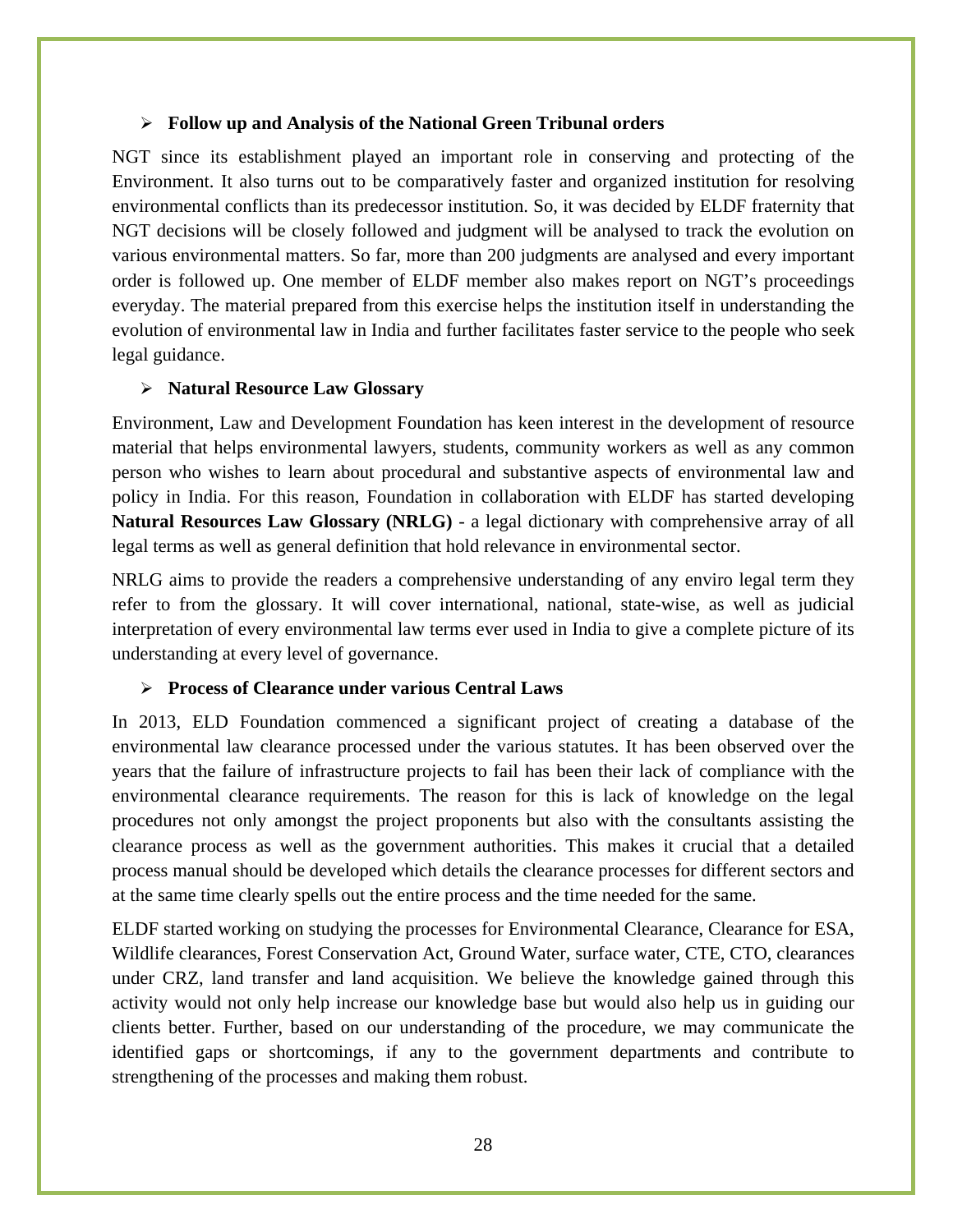The following Processes have been encapsulated in our work so far:

- a) **Legal Procedure of Environmental Protection Act Clearance**: Environmental Protection Act of 1986 is umbrella legislation in the field of environmental law in India. Apart from provision of Environmental Clearance in EIA notification and CRZ Clearance in CRZ Notification, EPA has fourteen different Rules which includes Municipal Solid Waste Rules, 2000, Wetlands Rules of 2010, Plastic Waste Rules, 2011, among others. ELDF Team has prepared a detailed process document (updated periodically) of these 14 Rules.
- b) **Consent to Operate/ Consent to Establish**: Every commercial activity, big or small, needs 'NOC' from State Pollution Control Board to operate legally under Water and Air Acts. The NOC is divided into two parts Consent to Operate and Consent to Establish. ELDF team created unique process document which explains process of obtaining 'NOC' of various categories of Industries. This document is updated from time to time in accordance with Amendments.
- c) **Forest Clearance Process under Forest Conservation Act**: The forest clearance process for various projects differs in two ways- Linear and Non-linear projects. Each FC process is divided in two stages however there are many technical and legal caveats that govern each of the two stages. The foundation team has prepared a comprehensive guidance document on the process for obtaining forest clearance for linear projects and Hydel, irrigation projects. Document includes various notifications and judicial pronouncements which influence or modify the FC process as prescribed under Forest Conservation Act and its Rules.

## **TRAINING PROGRAMMES AND RESOURCE SPECIALISTS**

ELDF provides training programmes through its vast network of environmental lawyers in the region on specific themes and subject areas at various levels for different target audiences. Some illustrative training programmes are given below:

# ¾ *Resource Person to Non Timber Forest Produce Exchange Programme (NTFP EP) on conservation and livelihoods of tribal communities dependent on NTFPs*:

The training was a one day process where specific enviro legal issues in the domain of forestry, NTFPs, Schedule Area Governance were brought forward by the network members

Apart from specific inputs Mr. Updhyay put before the network members the different changes that are occurring in the forestry sector and its impact on NTFPs. He also shared the international perspective.

An interactive question answer format was adopted to conduct the training as there were specific issues brought up by the network members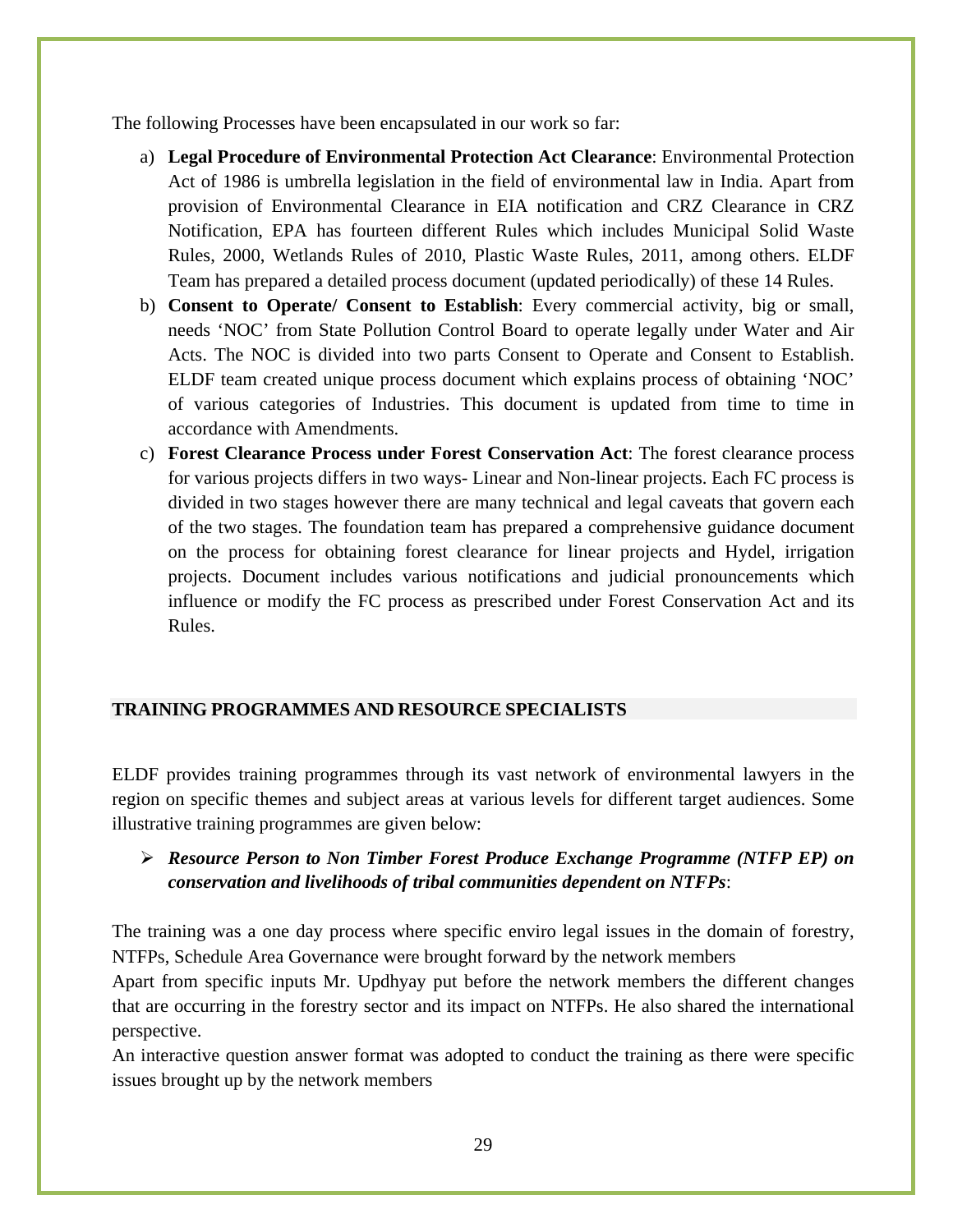Mr. Krishna Srinivasan, Coordinator of the Foundation was invited by the Research and Development centre of Yashwantrao Chavan Academy of Development Administration (YASHADA) to conduct training sessions on the Scheduled Tribes and Other Traditional Forest Dwellers (Recognition of Forest Rights) Act, 2006 (FRA) and rules thereof. The training was part of a capacity building program the Research and Documentation centre of YASHDA is facilitating for implementing the April 2015 notification of the Tribal Development Department wherein 5% untied funds under the Tribal Sub Plan are to be extended to the Gram Sabhas in the Schedule V areas of the State of Maharashtra. The untied funds shall be administered through the Gram Sabha Nidhi Samiti to be constituted by the Gram Sabha in these areas. YASHADA is the Administrative Training Institute of the Government of Maharashtra, and meets the training needs of government departments and rural and urban non-officials and stakeholders.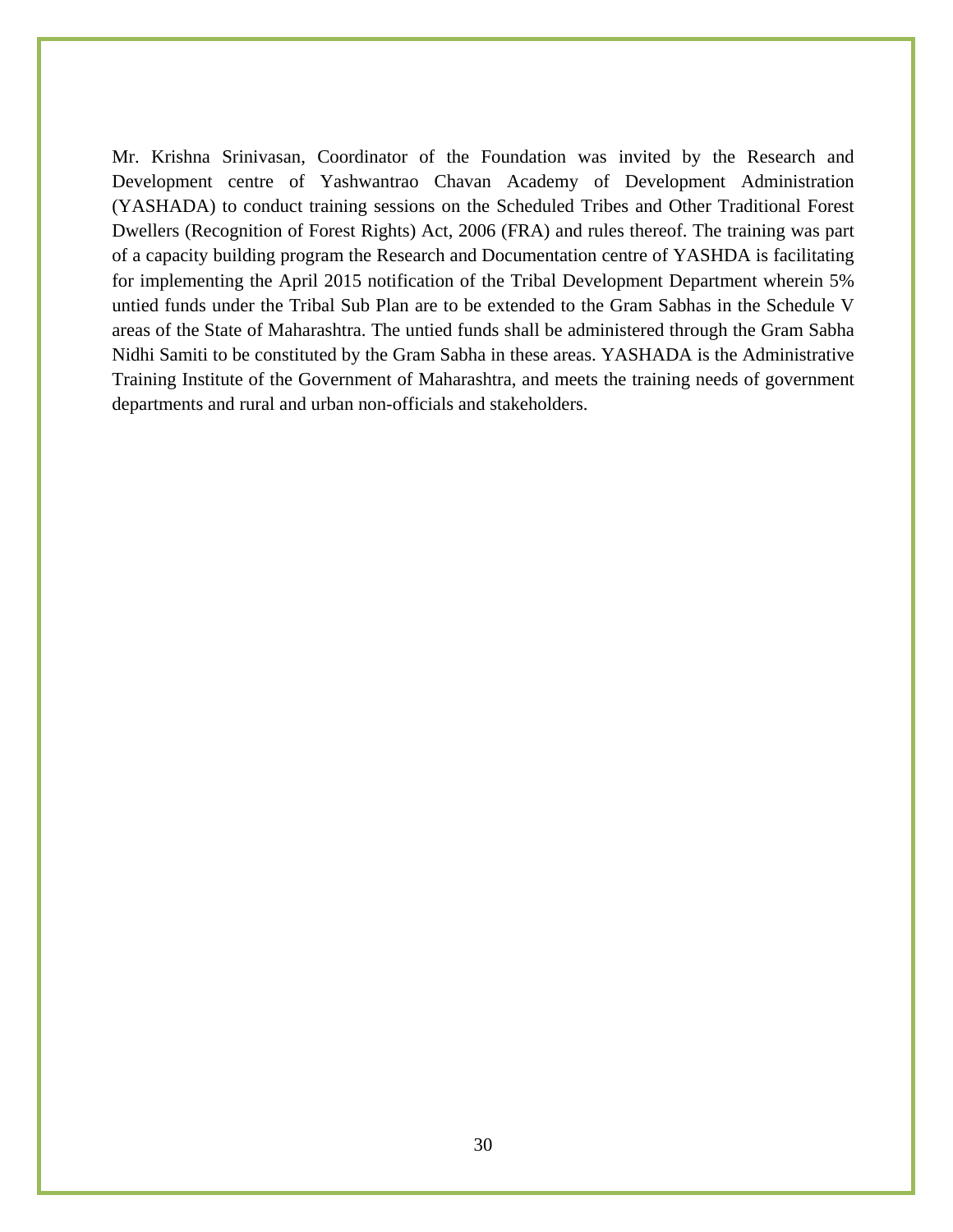#### **FINANCIAL STATUS**

#### **ENVIRONMENT LAW AND DEVELOPMENT FOUNDATION**

**BALANCE SHEET AS ON 31<sup>ST</sup> MARCH, 2015** 

| <b>LIABILITIES</b>                          | <b>CURRENT</b><br><b>YEAR</b> | <b>ASSETS</b>                                                                                                                                                 |                     | <b>CURRENT</b><br><b>YEAR</b> |
|---------------------------------------------|-------------------------------|---------------------------------------------------------------------------------------------------------------------------------------------------------------|---------------------|-------------------------------|
| <b>RESERVE &amp;</b><br><b>SURPLUS</b>      |                               | <b>FIXED ASSETS</b>                                                                                                                                           |                     |                               |
| Balance as per Last Balance<br><b>Sheet</b> | 150,079.64                    | Computer                                                                                                                                                      | 7,379.00            |                               |
| Less: Excess of expenditure<br>over income  | 95,856.00                     | Less: Depreciation                                                                                                                                            | 4,428.00            | 2,951.00                      |
|                                             | 54,223.64                     |                                                                                                                                                               |                     |                               |
| <b>Outstanding Liabilities</b>              |                               | <b>CURRENT ASSETS</b><br>Cash in Hand                                                                                                                         | 11,315.00           |                               |
|                                             |                               | <b>ICICI Bank Ltd.</b>                                                                                                                                        | 5,331.64            | 16,646.64                     |
| <b>Telephone Expenses</b><br>Payable        | 874.00                        | <b>LOANS AND ADVANCES</b>                                                                                                                                     |                     |                               |
|                                             |                               | Advance recoverable in cash or in<br>kind or for value to be received or<br>pending adjustment<br><b>Telephone Security</b><br>Tax Deducted at Source 2011-12 | 500.00<br>30,000.00 |                               |
|                                             |                               | Tax Deducted at Source 2014-15                                                                                                                                | 5,000.00            | 35,500.00                     |
|                                             | 55,097.64                     |                                                                                                                                                               |                     | 55,097.64                     |

AUDITORS REPORT This is the Balance Sheet referred to in our separate report of even date.

## PLACE: NEW DELHI (HARISH KUMAR) DATED: B.COM, F.C.A. M.No. 080105 **TRUSTEE FOR CHAUDHRY KUMAR& CO**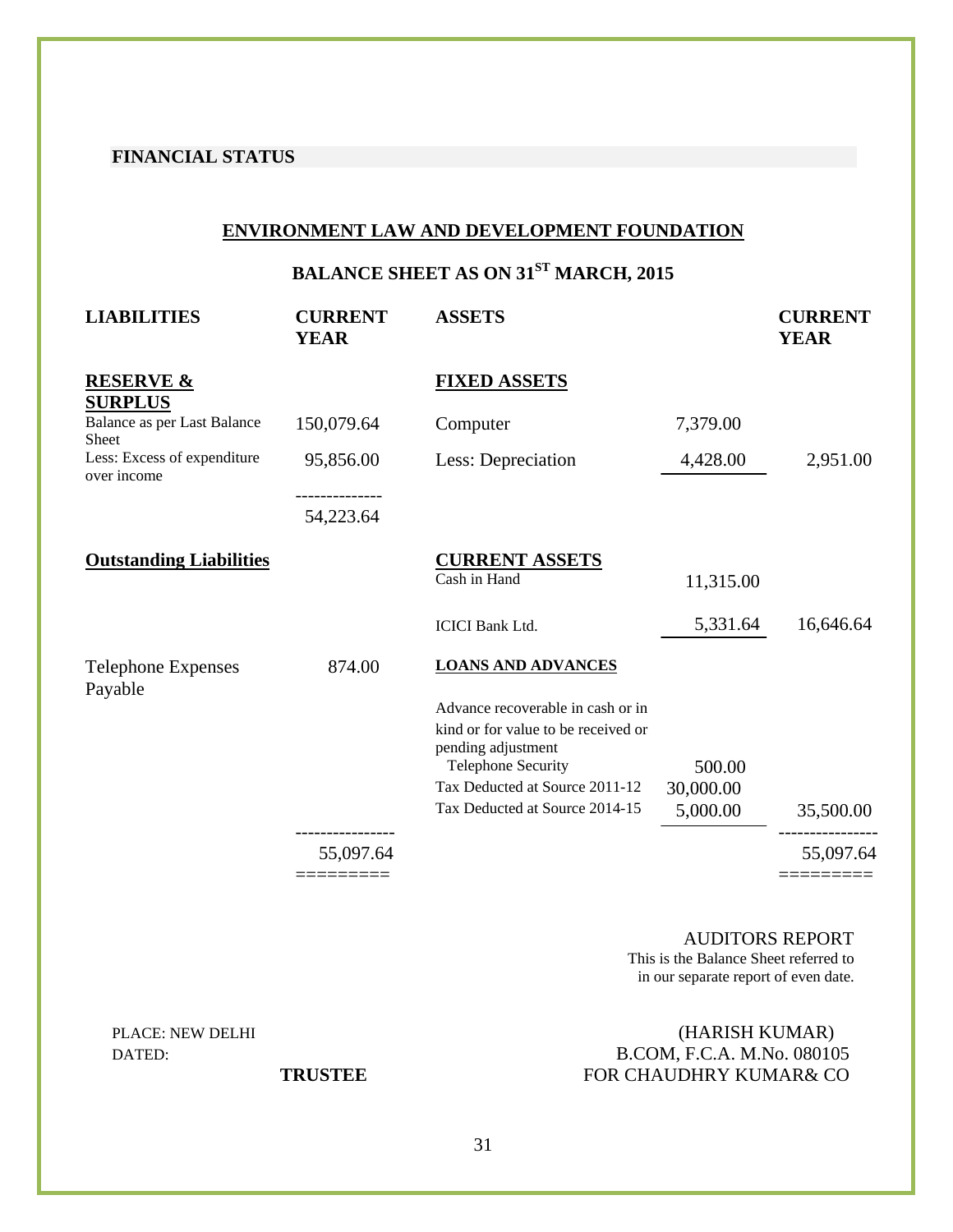#### **ENVIRONMENT LAW AND DEVELOPMENT FOUNDATION**

# **INCOME AND EXPENDITURE ACCOUNT FOR THE YEAR ENDING 31ST MARCH, 2015**

| <b>EXPENDITURE</b>                | <b>AMOUNT</b><br>(Rs.) | <b>INCOME</b>                                          | <b>AMOUNT</b><br>(Rs.) |
|-----------------------------------|------------------------|--------------------------------------------------------|------------------------|
| To Salary Paid                    | 2,30,000.00            | By Bank Interest                                       | 2,419.00               |
| To Office Expenses                | 3,225.00               | By Interest recd. On I.T.<br>Refund                    | 10,260.00              |
| To Postage & Courier              | 342.00                 | By Receipt for Study on<br><b>Environment Study</b>    | 50,000.00              |
| To Telephone Expenses             | 11,873.00              | By Support for Wildlife<br><b>Awareness Meeting</b>    | 10,000.00              |
| To Travelling & Conv.<br>Expenses | 13,667.00              | By Project Grant from Osom<br><b>Educational Trust</b> | 1,00,000.00            |
| To Wildlife Awareness<br>meeting  | 5,000.00               | By excess of Expenditure<br>over Income for the year   | 95,856.00              |
| To Depreciation                   | 4,428.00               |                                                        |                        |

 ------------------- ------------------- 2,68,535.00 2,68,535.00 =========== ===========

AUDITORS REPORT Annexure to Balance Sheet

PLACE: NEW DELHI (HARISH KUMAR) DATED: B.COM, F.C.A. M.No. 080105 **TRUSTEE FOR CHAUDHRY KUMAR & CO**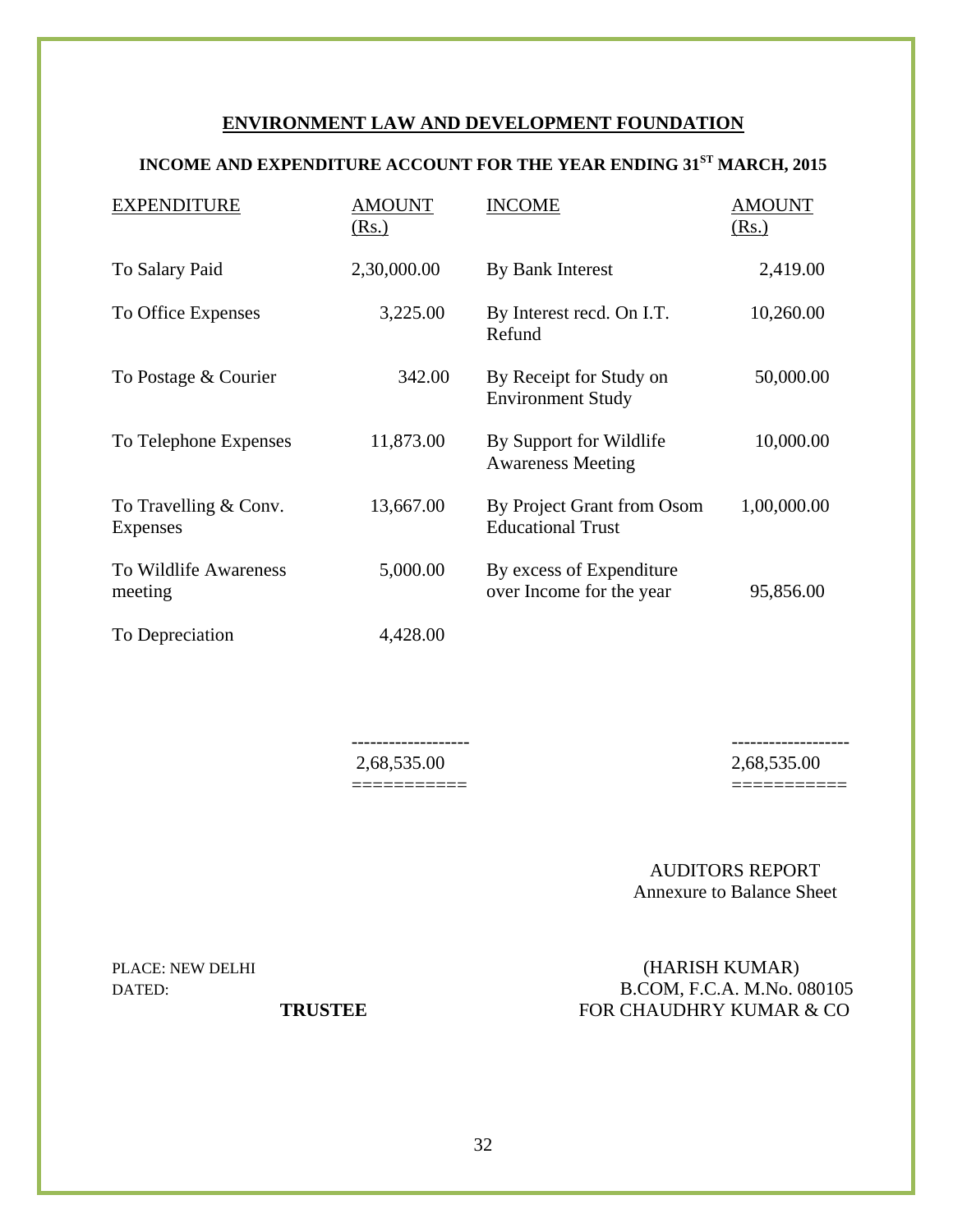# **HUMAN RESOURCES**

### **BOARD OF TRUSTEES**

| <b>SN</b> | <b>Name of Trustee</b> | <b>Position</b>                          |  |
|-----------|------------------------|------------------------------------------|--|
| 1.        | Mr. Sanjay Upadhyay,   | Advocate, Supreme Court of India         |  |
|           | Hony. Managing Trustee | 29, Presidential Estate, Nizamuddin East |  |
|           |                        | Lower Ground Floor, New Delhi - 110013.  |  |
|           |                        | Email: sanjay@eldfindia.com              |  |
|           |                        | Mob: +91 9810298530                      |  |
|           |                        | Tel: +91 11 40573181                     |  |
| 2.        | Dr. BhaskarVira,       | Lecturer in Environment & Devt.          |  |
|           | <b>Founder Trustee</b> | Fellow Fizwilliam College                |  |
|           |                        | University of Cambridge                  |  |
|           |                        | Downing Place, Cambridge CB2 3EN         |  |
|           |                        | England, t-+44-(0)1223 333399            |  |
|           |                        | Email: bv101@cam.ac.uk                   |  |
|           |                        | $t$ -+44-(0)1223 339823 (d)              |  |
|           |                        | $f$ -+44-(0)1223 333392                  |  |
| 3.        | Dr. C.M. Tiwari        | S C-179/159,                             |  |
|           | <b>Founder Trustee</b> | (Opposite Hanuman Mandir),               |  |
|           |                        | Betiahata,                               |  |
|           |                        | Gorakhpur - 273 001 (U.P.)               |  |
|           |                        | dremtiwary@gmail.com                     |  |
|           |                        | Mob: +91 9415210829                      |  |
|           |                        | Tel: 0551-2337140                        |  |

# **TEAM AT ELD FOUNDATION (AS ON 31<sup>st</sup> MARCH 2015)**

| <b>SN</b> | <b>Name</b>               | <b>Designation</b>         |
|-----------|---------------------------|----------------------------|
|           | 1. Mr. Krishna Srinivasan | Coordinator                |
| 2.        | Ms. Shyama Kuriakose      | <b>Legal Coordinator</b>   |
| 3.        | Ms. Naysa Ahuja           | Legal Coordinator          |
| 4.        | Ms. Eisha Krishn          | Legal Coordinator          |
|           | 5.   Mr. Vishambar Dutt   | <b>Project Coordinator</b> |
|           | 6. Hitesh Arora           | <b>Accounts Associate</b>  |